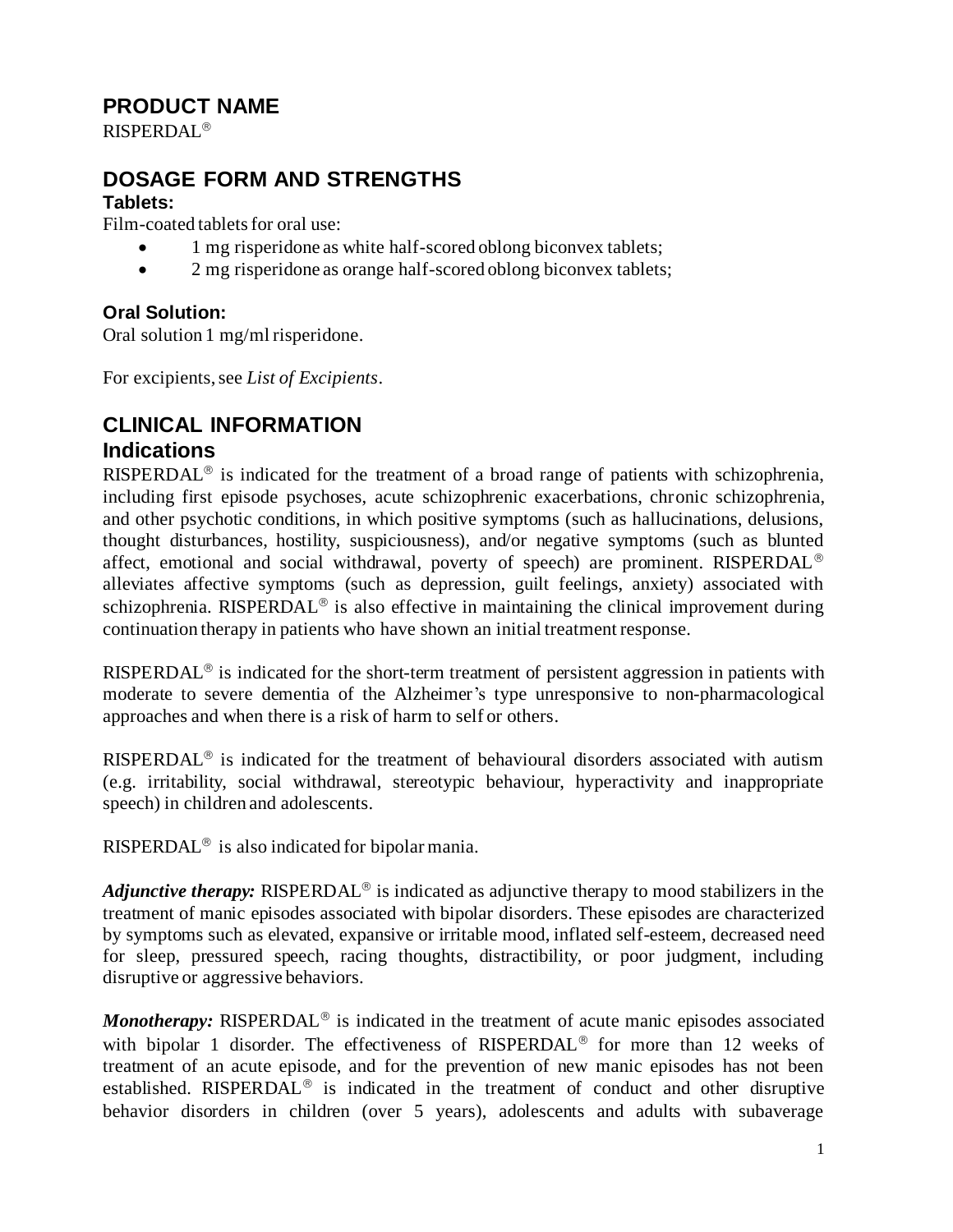intellectual functioning or mental retardation in whom destructive behaviors (e.g. aggression, impulsivity and self-injurious behaviors) are prominent.

As with all symptomatic treatments, the continued use of  $RISPERDAL<sup>®</sup>$  must be evaluated and justified on an ongoing basis.

# **Dosage and Administration Dosage**

# *Schizophrenia*

#### *Switching from other antipsychotics*

When medically appropriate, gradual discontinuation of the previous treatment while  $RISPERDAL<sup>®</sup>$  therapy is initiated is recommended. Also, if medically appropriate, when switching patients from depot antipsychotics, initiate RISPERDAL<sup>®</sup> therapy in place of the next scheduled injection. The need for continuing existing anti-Parkinson medications should be re-evaluated periodically.

### *Adults*

RISPERDAL<sup>®</sup> may be given once daily or twice daily.

Patients should start with 2 mg/day RISPERDAL<sup>®</sup>. The dosage may be increased on the second day to 4 mg. From then on the dosage can be maintained unchanged, or further individualized, if needed. Most patients will benefit from daily doses between 4 and 6 mg. In some patients, a slower titration phase and a lower starting and maintenance dose may be appropriate.

Doses above 10 mg/day have not been shown to be superior in efficacy to lower doses and may cause extrapyramidal symptoms. Since the safety of doses above 16 mg/day has not been evaluated, doses above this level should not be used.

A benzodiazepine may be added to  $RISPERDAL<sup>®</sup>$  when additional sedation is required.

### *Special populations*

#### *Elderly*

A starting dose of 0.5 mg twice daily is recommended. This dosage can be individually adjusted with 0.5 mg twice daily increments to 1 to 2 mg twice daily.

### *Children*

Experience in schizophrenia is lacking in children less than 15 years of age.

### *Renal and liver disease*

A starting dose of 0.5 mg twice daily is recommended. This dose can be individually adjusted with 0.5 mg twice daily increments to 1 to 2 mg twice daily.

### *Bipolar mania*

### *Adults*

RISPERDAL<sup>®</sup> should be administered on a once daily schedule, starting with 2 or 3 mg. Dosage adjustments, if indicated, should occur at intervals of not less than 24 hours and in dosage increments of 1 mg per day. Efficacy was demonstrated in flexible doses over a range of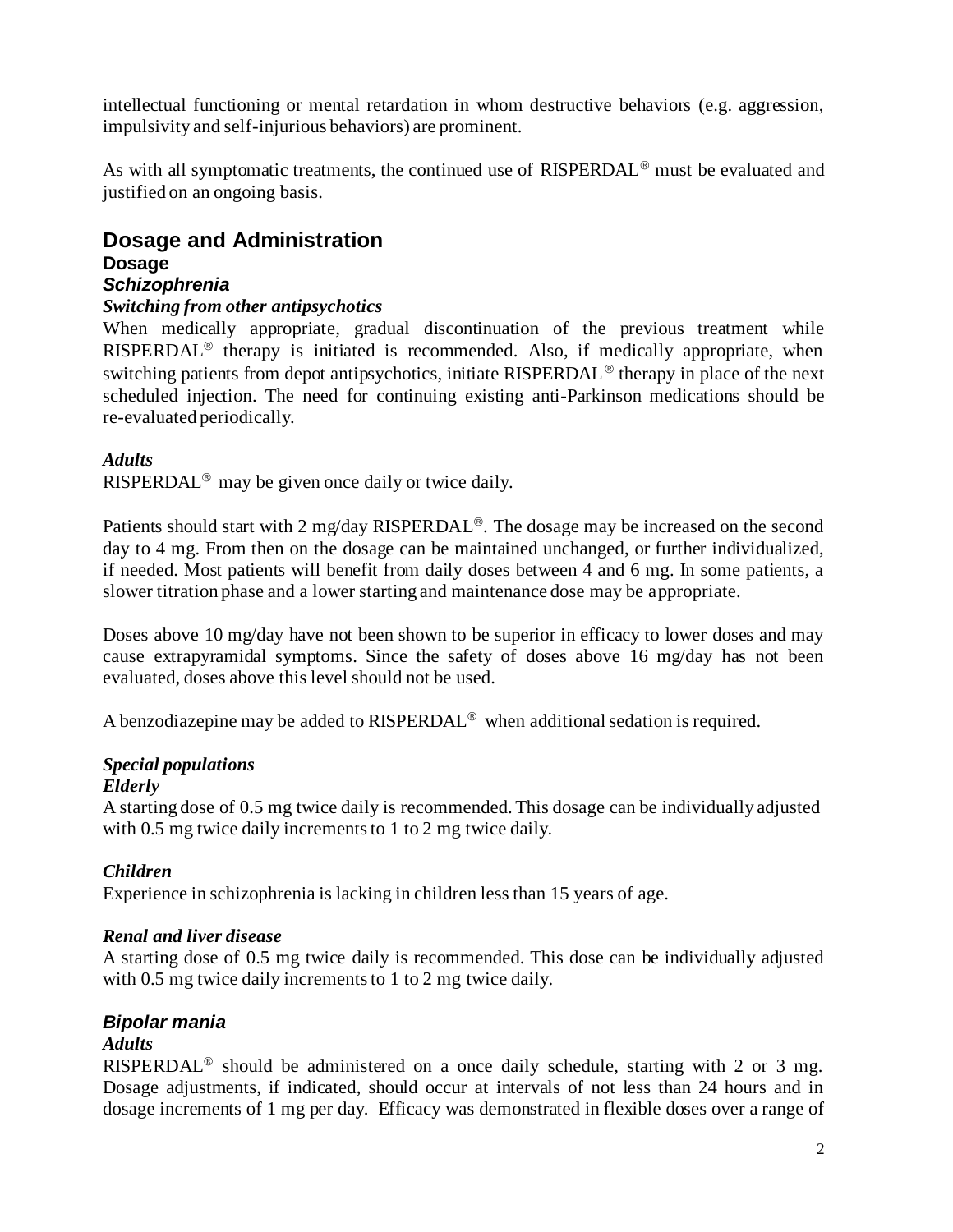1 to 6mg per day. A dosing range between 2-6 mg per day is recommended. The physician who elects to use RISPERDAL<sup>®</sup> for periods extending beyond 12 weeks should periodically reevaluate the long-term usefulness of the drug for the individual patient.

As with all symptomatic treatments, the continued use or RISPERDAL<sup>®</sup> must be evaluated and justified on an ongoing basis.

# *Children*

Experience is lacking in bipolar mania in children and adolescents less than 18 years of age.

# *Aggression in patients with Dementia of the Alzheimer type*

A starting dose of 0.25 mg b.i.d. is recommended. This dosage can be individually adjusted by increments of 0.25 mg b.i.d., not more frequently than every other day, if needed. The optimum dose is 0.5 mg b.i.d. for most patients. Some patients, however, may benefit from doses up to 1 mg b.i.d.

There is no data to support treatment beyond 12 weeks in patients with moderate to severe dementia of the Alzheimer type with agitation, aggression or psychotic symptoms.

Once patients have reached their target dose, a once daily dosing regimen can be considered. As with all symptomatic treatments, the continued use or RISPERDAL<sup>®</sup> must be evaluated and justified on an ongoing basis.

# *Conduct and other disruptive behavior disorders (5-18 years of age)*

For patients  $\geq$  50 kg, a starting dose of 0.5 mg once daily is recommended. This dosage can be individually adjusted by increments of 0.5 mg once daily not more frequently than every other day, if needed. The optimum dose is 1 mg once daily for most patients. Some patients, however, may benefit from 0.5 mg once daily while others may require 1.5 mg once daily.

For patients < 50 kg, a starting dose of 0.25 mg once daily is recommended. This dosage can be individually adjusted by increments of 0.25 mg once daily not more frequently than every other day, if needed. The optimum dose is 0.5 mg once daily for most patients. Some patients, however, may benefit from 0.25 mg once daily while others may require 0.75 mg once daily.

As with all symptomatic treatments, the continued use of  $RISPERDAL^{\circledcirc}$  must be evaluated and justified on an ongoing basis.

Experience is lacking in children less than 5 years of age.

### *Autism*

### *Pediatrics (5-17 years of age)*

The dosage of RISPERDAL<sup>®</sup> should be individualized according to the needs and response of the patient.

Dosing should be initiated at 0.25 mg per day for patients <20 kg and 0.5 mg per day for patients  $\geq$  20 kg.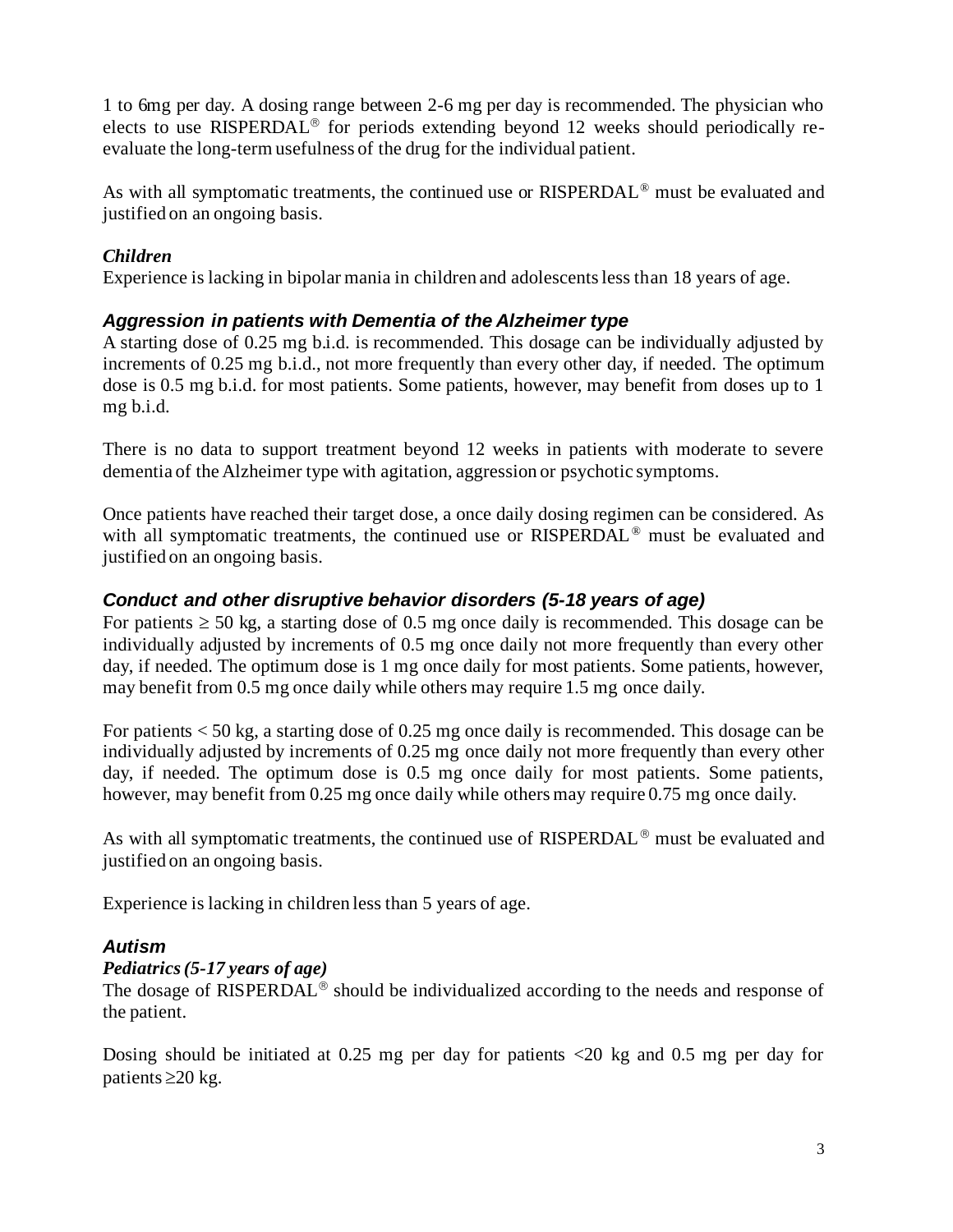On Day 4, the dose may be increased by  $0.25$  mg for patients  $\langle 20 \text{ kg} \rangle$  and  $0.5$  mg for patients  $\geq$ 20 kg.

This dose should be maintained and response should be assessed at approximately Day 14. Only in patients not achieving sufficient clinical response should additional dose increases be considered. Dose increases may proceed at  $\geq 2$ -week intervals in increments of 0.25 mg for patients <20 kg or 0.5 mg for patients  $\geq$ 20 kg.

In clinical studies, the maximum dose studied did not exceed a total daily dose of 1.5 mg in patients  $\langle 20 \text{ kg}, 2.5 \text{ mg}$  in patients  $\geq 20$  kg, or 3.5 mg in patients  $>45$  kg. Doses below 0.25mg/day were not effective in clinical studies.

| (Dy total mg/day) |                     |                     |                                                                       |                                           |  |
|-------------------|---------------------|---------------------|-----------------------------------------------------------------------|-------------------------------------------|--|
| Weight            | Increments if Dose  |                     |                                                                       |                                           |  |
| Categories        | Days $1-3$          | Days $4-14+$        | Increases are Needed                                                  | Dose Range                                |  |
| $<$ 20 kg         | $0.25$ mg           | $0.5 \,\mathrm{mg}$ | $+0.25$ mg                                                            | $0.5 \text{ mg} - 1.5 \text{ mg}$         |  |
| $\geq$ 20 kg      | $0.5 \,\mathrm{mg}$ | 1.0 <sub>mg</sub>   | at $\geq 2$ week intervals<br>$+0.5$ mg<br>at $\geq 2$ week intervals | $1.0 \,\mathrm{mg} - 2.5 \,\mathrm{mg}^*$ |  |

#### Doses of RISPERDAL<sup>®</sup> in Pediatric Patients With Autistic Disorder  $(hv \cdot to to be$

\*Subjects weighing > 45 kg may require higher doses; maximum dose studied was 3.5 mg/ day

For prescribers preferring to dose on a mg/kg/day basis the following guidance is provided.

| (by mg/kg/day) |                  |                          |                            |                      |
|----------------|------------------|--------------------------|----------------------------|----------------------|
| Weight         |                  |                          | Increments if Dose         |                      |
| Categories     | Days $1-3$       | Days $4-14+$             | Increases are Needed       | Dose Range           |
| All            | $0.01$ mg/kg/day | $0.02 \text{ mg/kg/day}$ | $+0.01$ mg/kg/day          | $0.02$ mg/kg/day $-$ |
|                |                  |                          | at $\geq$ 2 week intervals | $0.06$ mg/kg/day     |

Doses of RISPERDAL<sup>®</sup> in Pediatric Patients With Autistic Disorder

RISPERDAL<sup>®</sup> can be administered once daily or twice daily

Patients experiencing somnolence may benefit from a switch in dosing from once daily to either once daily at bedtime or twice daily

Once sufficient clinical response has been achieved and maintained, consideration may be given to gradually lowering the dose to achieve the optimal balance of efficacy and safety.

Experience is lacking in children less than 5 years and limited in autistic adolescents.

Effectiveness for more than 8 weeks has not been systematically evaluated in double-blind, parallel-controlled clinical trials. Therefore, the physician who elects to use RISPERDAL<sup>®</sup> for the treatment of behavioral disorders associated with autism (e.g. irritability, social withdrawal, stereotypic behaviour, hyperactivity and inappropriated speech) in children and adolescents for extended periods should periodically re-evaluate the long term risks and benefits of the drug for the individual patient.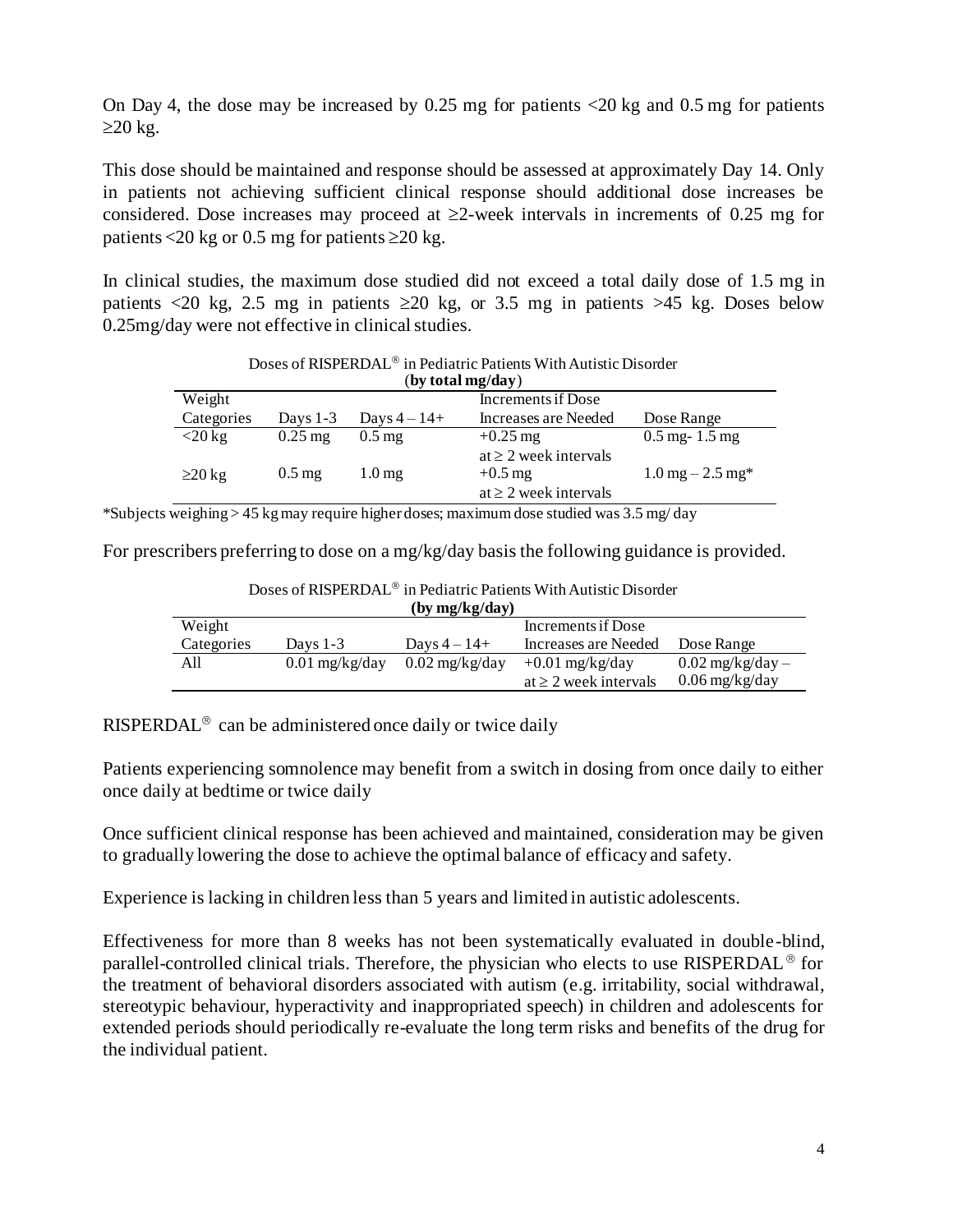#### *Renal and hepatic impairment*

Patients with renal impairment have less ability to eliminate the active antipsychotic fraction than normal adults. Patients with impaired hepatic function have increases in plasma concentration of the free fraction of risperidone.

Irrespective of the indication, starting and consecutive dosing should be halved, and dose titration should be slower for patients with renal or hepatic impairment.

RISPERDAL<sup>®</sup> should be used with caution in these groups of patients.

### **Administration**

RISPERDAL® may be given as oral tablets or oral solution.

# **Contraindications**

RISPERDAL<sup>®</sup> is contraindicated in patients with a known hypersensitivity to the product.

### **Warnings and Precautions Elderly patients with dementia** *Overall mortality*

Elderly patients with dementia treated with atypical antipsychotic drugs have an increased mortality compared to placebo in a meta-analysis of 17 controlled trials of atypical antipsychotic drugs, including RISPERDAL<sup>®</sup>. In placebo-controlled trials with RISPERDAL<sup>®</sup> in this population, the incidence of mortality was  $4.0\%$  for RISPERDAL<sup>®</sup>-treated patients compared to 3.1% for placebo-treated patients. The mean age (range) of patients who died was 86 years (range 67-100).

### *Concomitant use with furosemide*

In the RISPERDAL<sup>®</sup> placebo-controlled trials in elderly patients with dementia, a higher incidence of mortality was observed in patients treated with furosemide plus risperidone (7.3%; mean age 89 years, range 75-97) when compared to patients treated with risperidone alone (3.1%; mean age 84 years, range 70-96) or furosemide alone (4.1%; mean age 80 years, range 67-90). The increase in mortality in patients treated with furosemide plus risperidone was observed in two of the four clinical trials.

No pathophysiological mechanism has been identified to explain this finding, and no consistent pattern for cause of death observed. Nevertheless, caution should be exercised and the risks and benefits of this combination should be considered prior to the decision to use. There was no increased incidence of mortality among patients taking other diuretics as concomitant medication with risperidone. Irrespective of treatment, dehydration was an overall risk factor for mortality and should therefore be carefully avoided in elderly patients with dementia.

### *Cerebrovascular adverse events (CAE)*

For specific dosage recommendations for elderly patients, patients with renal and liver disease and patients with dementia, see *Dosage and Administration*. Cerebrovascular adverse events (e.g. stroke, transient ischemic attack), including fatalities, were reported in patients (mean age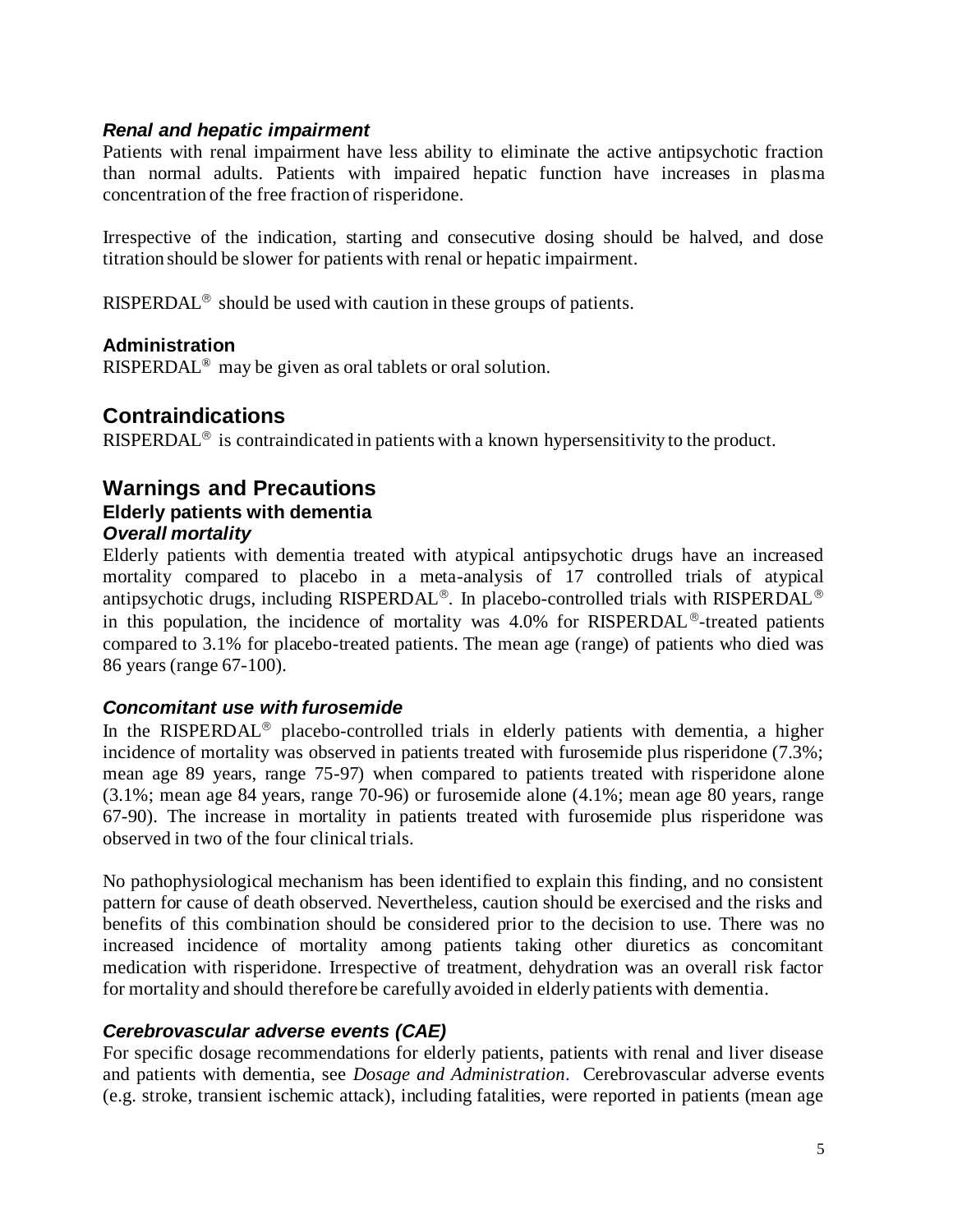85 years range; range 73-97) in trials of risperidone in elderly patients with dementia-related psychosis.

In placebo-controlled trials, there was a significantly higher incidence of cerebrovascular adverse events in patients treated with risperidone compared to patients treated with placebo. RISPERDAL<sup>®</sup> is not approved for the treatment of patients with dementia-related psychosis.

In placebo-controlled trials in elderly patients with dementia there was a significantly higher incidence (approximately 3-fold increased) of CAEs, such as stroke (including fatalities) and transient ischaemic attack in patients treated with RISPERDAL ® compared with patients treated with placebo (mean age 85 years; range 73 to 97). The pooled data from six placebo-controlled studies in mainly elderly patients (>65 years of age) with dementia showed that CAEs (serious and non-serious, combined) occurred in 3.3% (33/1009) of patients treated with risperidone and 1.2% (8/712) of patients treated with placebo. The odds ratio (95% exact confidence interval) was 2.96 (1.34, 7.50). The mechanism for this increased risk is not known. An increased risk cannot be excluded for other antipsychotics or other patient populations. RISPERDAL® should be used with caution in patients with risk factors for stroke.

The risk of CAEs was higher in patients with mixed or vascular type of dementia when compared to Alzheimer's dementia.

Physicians are advised to assess the risks and benefits of the use of RISPERDAL® in elderly patients with dementia, taking into account risk predictors for stroke in the individual patient. Patients/caregivers should be cautioned to immediately report signs and symptoms of potential CAEs such as sudden weakness or numbness in the face, arms or legs, and speech or vision problems. All treatment options should be considered without delay, including discontinuation of risperidone.

Patients should be reassessed regularly, and the need for continuing treatment reassessed.

# **Orthostatic hypotension**

Due to the alpha-blocking activity of risperidone, (orthostatic) hypotension can occur, especially during the initial dose-titration period. Clinically significant hypotension has been observed postmarketing with concomitant use of risperidone and antihypertensive treatment. RISPERDAL<sup>®</sup> should be used with caution in patients with known cardiovascular disease (e.g. heart failure, myocardial infarction, conduction abnormalities, dehydration, hypovolemia, or cerebrovascular disease), and the dosage should be gradually titrated as recommended (see *Dosage and Administration*). A dose reduction should be considered if hypotension occurs.

### **Leucopenia, neutropenia, and agranulocytosis**

Events of leucopenia, neutropenia and agranulocytosis have been reported with antipsychotic agents, including RISPERDAL<sup>®</sup>. Agranulocytosis has been reported very rarely  $\ll 1/10,000$ patients) during post-marketing surveillance.

Patients with a history of a clinically significant low white blood cell count (WBC) or a druginduced leukopenia/neutropenia should be monitored during the first few months of therapy and discontinuation of RISPERDAL® should be considered at the first sign of a clinically significant decline in WBC in the absence of other causative factors.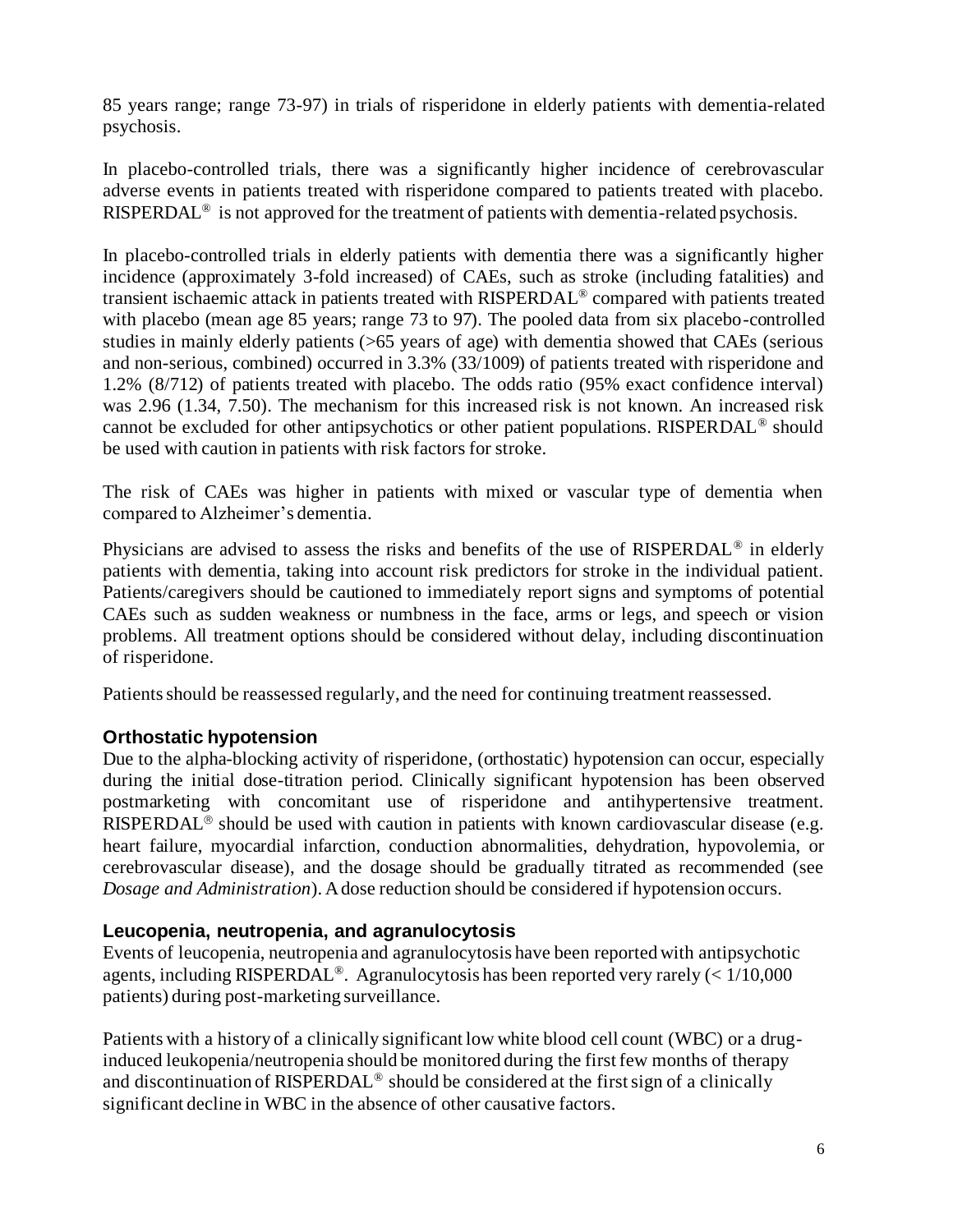Patients with clinically significant neutropenia should be carefully monitored for fever or other symptoms or signs of infection and treated promptly if such symptoms or signs occur. Patients with severe neutropenia (absolute neutrophil count  $\langle 1 \times 10^9/L \rangle$  should discontinue RISPERDAL® and have their WBC followed until recovery.

### **Venous thromboembolism**

Cases of venous thromboembolism (VTE) have been reported with antipsychotic drugs. Since patients treated with antipsychotics often present with acquired risk factors for VTE, all possible risk factors for VTE should be identified before and during treatment with RISPERDAL® and preventive measures undertaken.

### **Tardive dyskinesia/extrapyramidal symptoms (TD/EPS)**

Drugs with dopamine receptor antagonistic properties have been associated with the induction of tardive dyskinesia characterized by rhythmical involuntary movements, predominantly of the tongue and/or face. It has been reported that the occurrence of extrapyramidal symptoms is a risk factor for the development of tardive dyskinesia. Because RISPERDAL<sup>®</sup> has a lower potential to induce extrapyramidal symptoms than classical neuroleptics, it should have a reduced risk of inducing tardive dyskinesia as compared to classical neuroleptics. If signs and symptoms of tardive dyskinesia appear, the discontinuation of all antipsychotic drugs should be considered.

*Extrapyramidal symptoms and psychostimulants* - Caution is warranted in patients receiving both psychostimulants (e.g. methylphenidate) and risperidone concomitantly, as extrapyramidal symptoms could emerge when adjusting one or both medications. Gradual withdrawal of one or both treatments should be considered (see *Interactions*).

### **Neuroleptic Malignant Syndrome (NMS)**

Neuroleptic Malignant Syndrome, characterized by hyperthermia, muscle rigidity, autonomic instability, altered consciousness and elevated serum creatine phosphokinase levels has been reported to occur with antipsychotics. Additional signs may include myoglobinuria (rhabdomyolysis) and acute renal failure. In this event, all antipsychotic drugs, including RISPERDAL<sup>®</sup>, should be discontinued.

### **Parkinson's Disease and Dementia with Lewy Bodies**

Physicians should weigh the risks versus the benefits when prescribing antipsychotics, including RISPERDAL<sup>®</sup>, to patients with Parkinson's Disease or Dementia with Lewy Bodies (DLB) since both groups may be at increased risk of Neuroleptic Malignant Syndrome as well as having an increased sensitivity to antipsychotic medications. Manifestation of this increased sensitivity can include confusion, obtundation, postural instability with frequent falls, in addition to extrapyramidal symptoms.

# **Hyperglycemia and diabetes mellitus**

Hyperglycemia, diabetes mellitus and exacerbation of pre-existing diabetes have been reported in patients treated with atypical antipsychotics, including  $RISPERDAL<sup>®</sup>$ . Assessment of the relationship between atypical antipsychotic use and glucose abnormalities is complicated by the possibility of an increased background risk of diabetes mellitus in patients with schizophrenia and the increasing incidence of diabetes mellitus in the general population. Given these confounders, the relationship between atypical antipsychotic use and hyperglycemia-related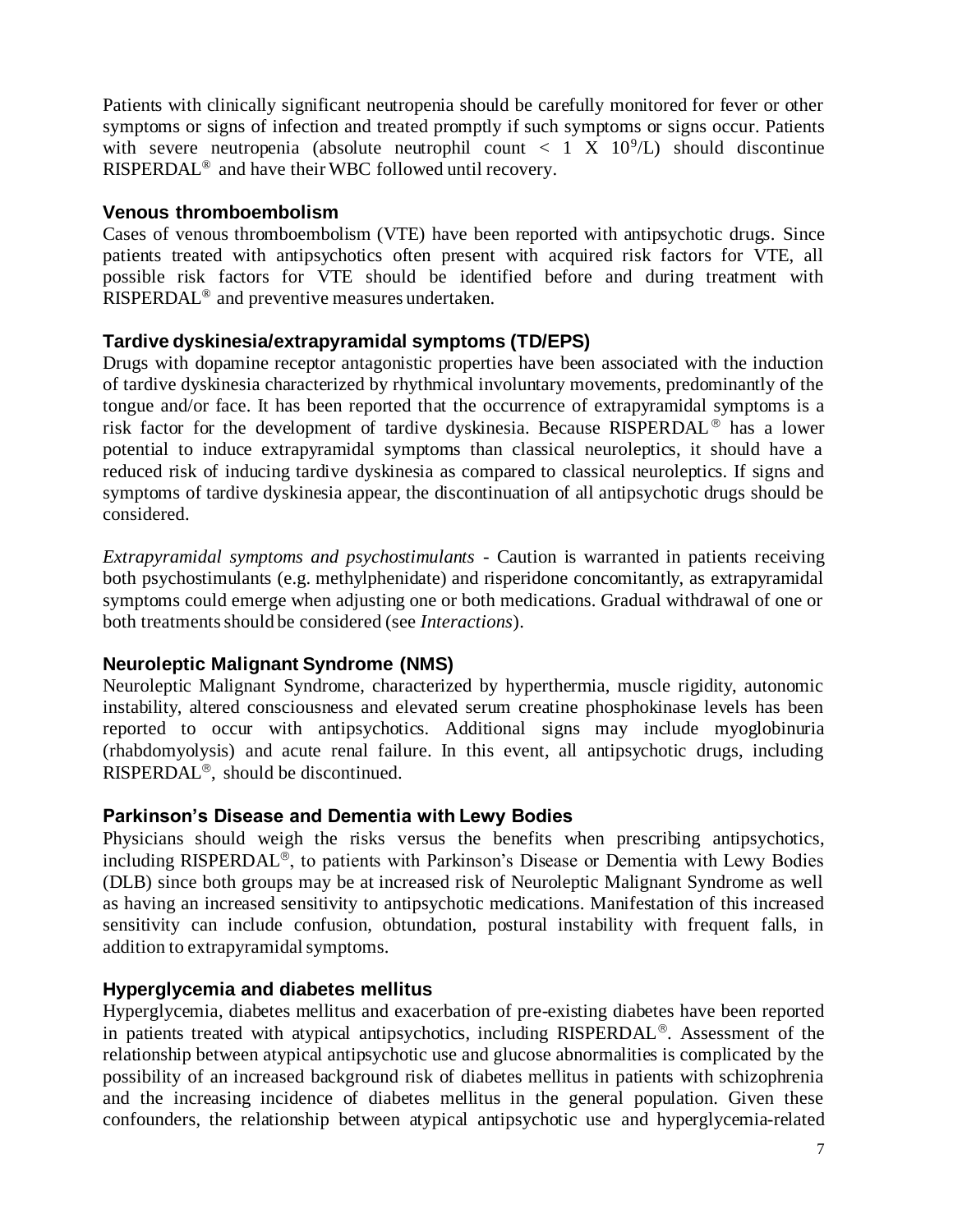adverse events is not completely understood. Any patient treated with atypical antipsychotics, including RISPERDAL<sup>®</sup> should be monitored for symptoms of hyperglycemia and diabetes mellitus (see *Adverse Reactions*). However, epidemiological studies suggest an increased risk of diabetes and hyperglycaemia with atypical antipsychotics.

Patients with an established diagnosis of diabetes mellitus, risk factors for diabetes (e.g. obesity, family history of diabetes), or those who develop symptoms of hyperglycaemia during treatment with atypical antipsychotics should be monitored for symptoms of hyperglycaemia including polydipsia, polyuria, polyphagia and weakness.

# **Weight gain**

Significant weight gain has been reported. Monitoring weight gain is advisable when RISPERDAL<sup>®</sup> is being used.

# **QT Interval**

As with other antipsychotics, caution should be exercised when RISPERDAL<sup>®</sup> is prescribed in patients with a history of cardiac arrhythmias, in patients with congenital long QT syndrome and in concomitant use with drugs known to prolong the QT interval.

# **Priapism**

Drugs with alpha-adrenergic blocking effects have been reported to induce priapism. Priapism has been reported with RISPERDAL® during postmarketing surveillance (see *Adverse Reactions*).

### **Body temperature regulation**

Disruption of the body's ability to reduce core body temperature has been attributed to antipsychotic agents. Appropriate care is advised when prescribing RISPERDAL® to patients who will be experiencing conditions which may contribute to an elevation in core body temperature, e.g., exercising strenuously, exposure to extreme heat, receiving concomitant medication with anticholinergic activity, or being subject to dehydration.

# **Antiemetic effect**

An antiemetic effect was observed in preclinical studies with risperidone. This effect, if it occurs in humans, may mask the signs and symptoms of overdosage with certain drugs or of conditions such as intestinal obstruction, Reye's syndrome, and brain tumor.

### **Seizures**

As with other antipsychotic drugs, RISPERDAL<sup>®</sup> should be used cautiously in patients with a history of seizures or other conditions that potentially lower the seizure threshold.

# **Intraoperative Floppy Iris Syndrome**

Intraoperative Floppy Iris Syndrome (IFIS) has been observed during cataract surgery in patients treated with medicines with alpha1a-adrenergic antagonist effect, including RISPERDAL® (see *Adverse Reactions*).

IFIS may increase the risk of eye complications during and after the operation. Current or past use of medicines with alpha1a-adrenergic antagonist effect should be made known to the ophthalmic surgeon in advance of surgery. The potential benefit of stopping alpha1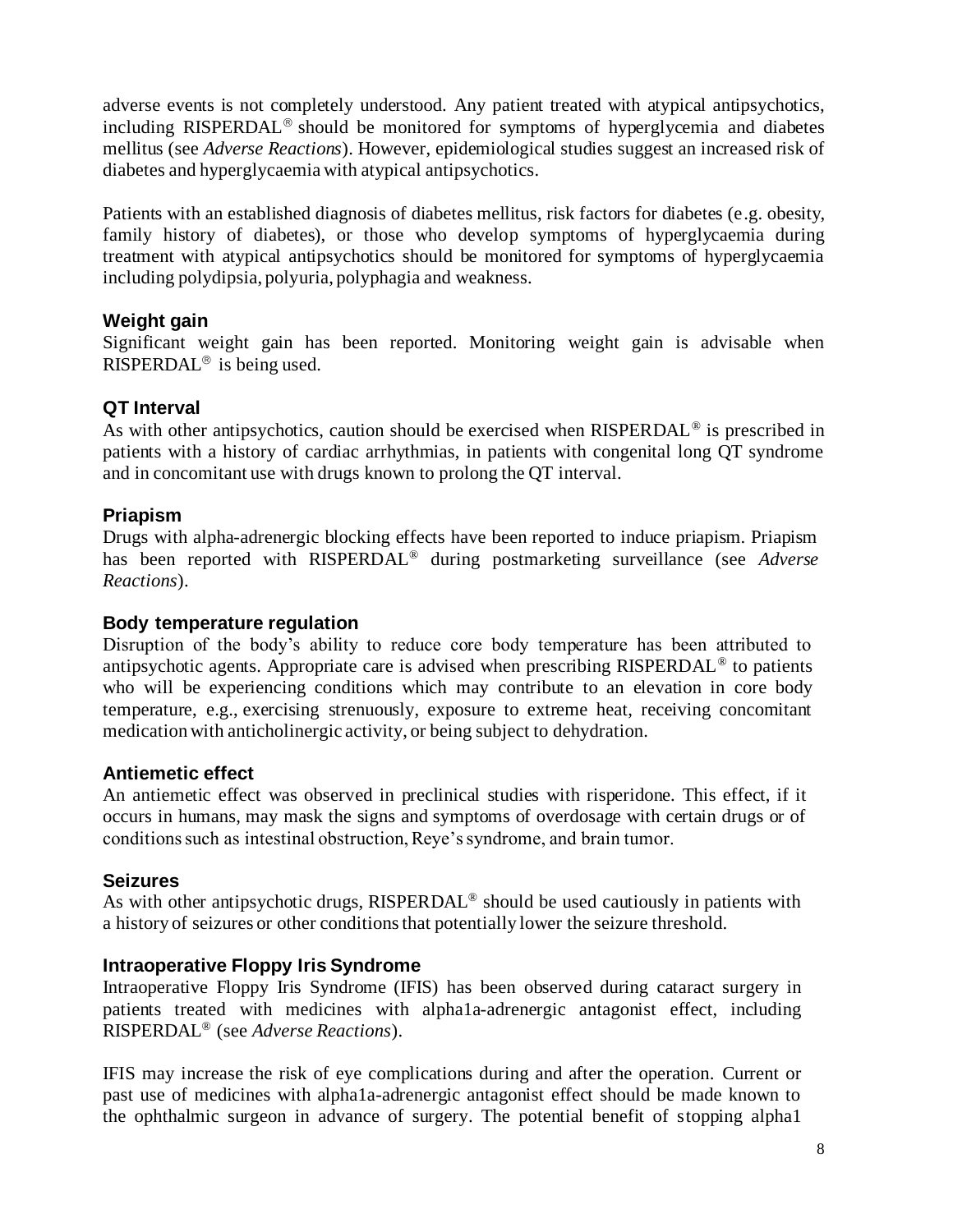blocking therapy prior to cataract surgery has not been established and must be weighed against the risk of stopping the antipsychotic therapy.

# **Other**

See "*Dosage and Administration*" for specific dosage recommendations for elderly patients, for elderly patients with dementia, for patients with bipolar mania, for pediatric patients with conduct and other disruptive behavior disorders, and for patients with renal or hepatic impairment.

For conduct disorder effects on sexual maturation and gonadal function in children and adolescents have not been evaluated beyond 12 months in relation to long-term treatment. Safety data beyond 12 months is lacking in relation to the effect of long-term treatment.

# **Interactions**

# **Pharmacodynamic-related interactions** *Centrally-acting drugs and alcohol*

Given the primary CNS effects of RISPERDAL<sup>®</sup>, it should be used with caution in combination with other centrally acting drugs or alcohol.

# *Levodopa and dopamine agonists*

RISPERDAL<sup>®</sup> may antagonize the effect of levodopa and other dopamine agonists.

# *Psychostimulants*

The combined use of psychostimulants (e.g. methylphenidate) with risperidone can lead to the emergence of extrapyramidal symptoms upon change of either or both treatments (see *Warnings and Precautions*).

# *Drugs with hypotensive effects*

Clinically significant hypotension has been observed postmarketing with concomitant use of risperidone and antihypertensive treatment.

### *Drugs known to prolong the QT interval*

Caution is advised when prescribing RISPERDAL® with drugs known to prolong the QT interval.

# *Pharmacokinetic-related interactions*

Food does not affect the absorption of RISPERDAL®

Risperidone is mainly metabolized through CYP2D6, and to a lesser extent through CYP3A4. Both risperidone and its active metabolite 9-hydroxy-risperidone are substrates of Pglycoprotein (P-gp). Substances that modify CYP2D6 activity, or substances strongly inhibiting or inducing CYP3A4 and/or P-gp activity, may influence the pharmacokinetics of the risperidone active antipsychotic fraction.

# *Strong CYP2D6 inhibitors*

Co-administration of RISPERDAL® with a strong CYP2D6 inhibitor may increase the plasma concentrations of risperidone, but less so of the active antipsychotic fraction. Higher doses of a strong CYP2D6 inhibitor may elevate concentrations of the risperidone active antipsychotic fraction (e.g., paroxetine, see below). When concomitant paroxetine or another strong CYP2D6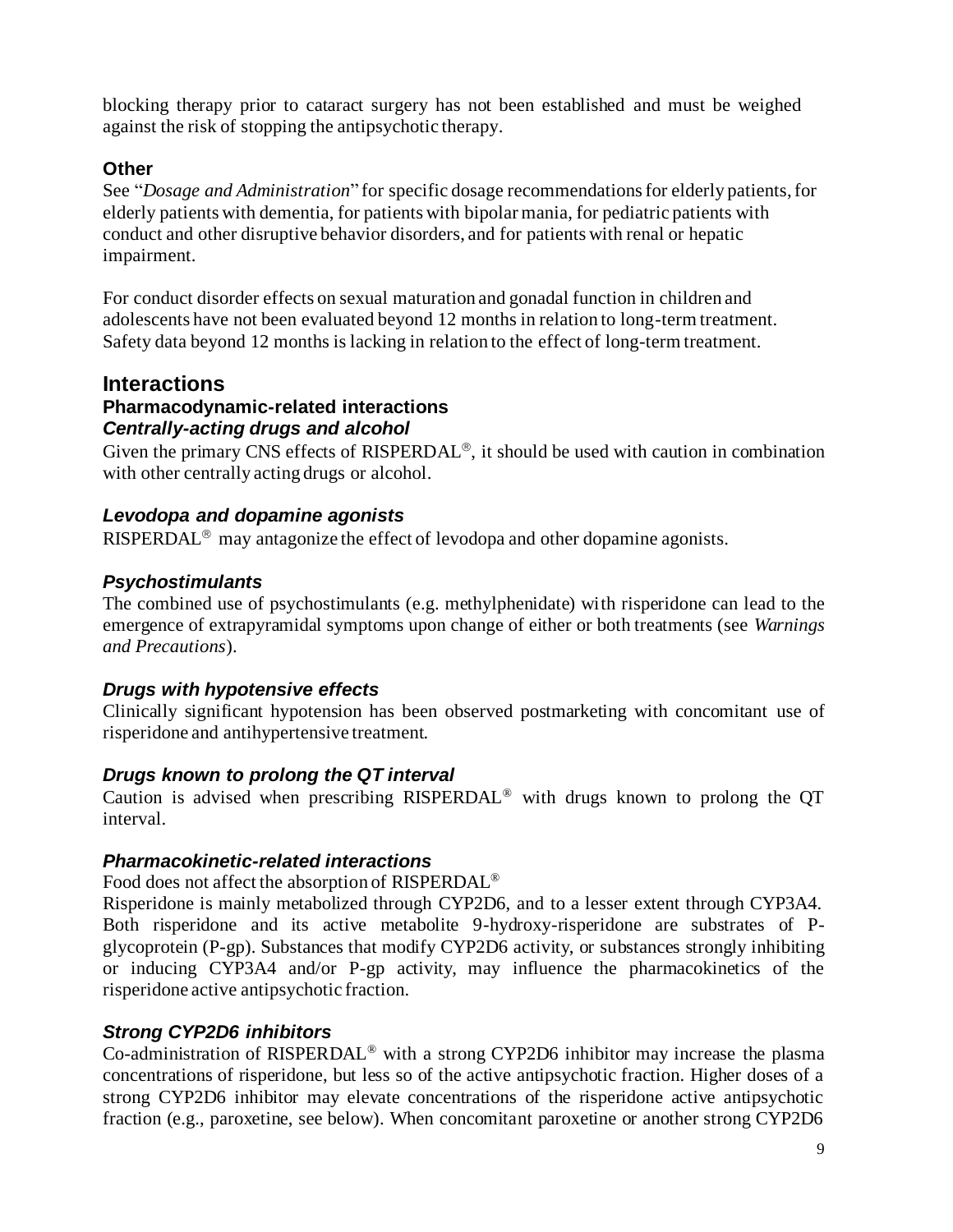inhibitor, especially at higher doses, is initiated or discontinued, the physician should reevaluate the dosing of RISPERDAL®.

# *CYP3A4 and/or P-gp inhibitors*

Coadministration of RISPERDAL® with a strong CYP3A4 and/or P-gp inhibitor may substantially elevate plasma concentrations of the risperidone active antipsychotic fraction. When concomitant itraconazole or another strong CYP3A4 and/or P-gp inhibitor is initiated or discontinued, the physician should re-evaluate the dosing of RISPERDAL ®.

# *CYP3A4 and/or P-gp inducers*

Co-administration of RISPERDAL® with a strong CYP3A4 and/or P-gp inducer may decrease the plasma concentrations of the risperidone active antipsychotic fraction. When concomitant carbamazepine or another strong CYP3A4 and/or P-gp inducer is initiated or discontinued, the physician should re-evaluate the dosing of RISPERDAL®.

### *Highly protein-bound drugs*

When RISPERDAL<sup>®</sup> is taken together with other highly protein-bound drugs, there is no clinically relevant displacement of either drug from the plasma proteins.

When using concomitant medication, the corresponding label should be consulted for information on the route of metabolism and the possible need to adjust dosages.

### *Pediatric population*

Interaction studies have only been performed in adults. The relevance of the results from these studies in pediatric patients is unknown.

### *Examples*

Examples of drugs that may potentially interact or that were shown not to interact with risperidone are listed below:

### *Antibacterials:*

- Erythromycin, a CYP3A4 inhibitor, does not change the pharmacokinetics of risperidone and the active antipsychotic fraction.
- Rifampicin, a strong CYP3A4 inducer and a P-gp inducer, decreased the plasma concentrations of the active antipsychotic fraction.

### *Anticholinesterases:*

Donepezil and galantamine, both CYP2D6 and CYP3A4 substrates, do not show a clinically relevant effect on the pharmacokinetics of risperidone and the active antipsychotic fraction.

### *Antiepileptics:*

- Carbamazepine, a strong CYP3A4 inducer and P-gp inducer, has been shown to decrease the plasma levels of the active antipsychotic fraction of risperidone.
- Topiramate modestly reduced the bioavailability of risperidone, but not that of the active antipsychotic fraction. Therefore, this interaction is unlikely to be of clinical significance.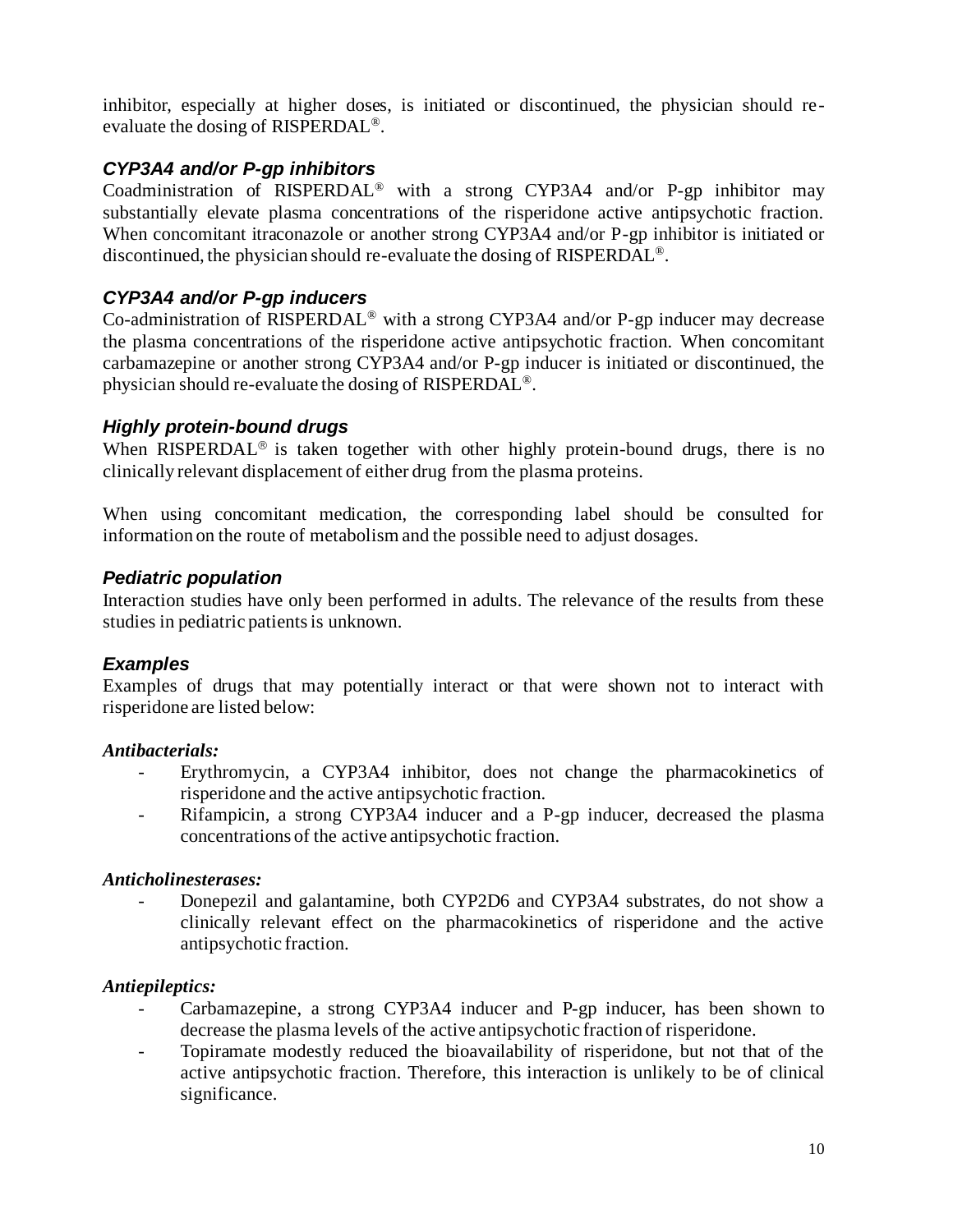- RISPERDAL<sup>®</sup> does not show a clinically relevant effect on the pharmacokinetics of valproate or topiramate.

#### *Antifungals:*

- Itraconazole, a strong CYP3A4 inhibitor and a P-gp inhibitor, at a dosage of 200mg/day increased the plasma concentrations of the active antipsychotic fraction by about 70%, at risperidone doses of 2 to 8mg/day.
- Ketoconazole, a strong CYP3A4 inhibitor and a P-gp inhibitor, at a dosage of 200mg/day increased the plasma concentrations of risperidone and decreased the plasma concentration of 9-hydroxy-risperidone.

#### *Antipsychotics:*

- Phenothiazines, may increase the plasma concentrations of risperidone but not those of the active antipsychotic fraction.
- Aripiprazole, a CYP2D6 and CYP3A4 substrate: There is insufficient clinical evidence to evaluate the effect of risperidone, on the pharmacokinetics of the sum of aripiprazole and its active metabolite, dehydroaripiprazole.

#### *Antivirals:*

Protease inhibitors: No formal study data are available; however, since ritonavir is a strong CYP3A4 inhibitor and a weak CYP2D6 inhibitor, ritonavir and ritonavirboosted protease inhibitors potentially raise concentrations of the risperidone active antipsychotic fraction.

#### *Beta-Blockers:*

- Some beta-blockers may increase the plasma concentrations of risperidone but not those of the active antipsychotic fraction.

#### *Calcium Channel Blockers:*

Verapamil, a moderate inhibitor of CYP3A4 and an inhibitor of P-gp, increases the plasma concentration of risperidone and the active antipsychotic fraction.

#### *Digitalis Glycosides:*

Risperidone does not show a clinically relevant effect on the pharmacokinetics of digoxin.

#### *Diuretics:*

Furosemide: See section on *Warnings and Precautions* regarding increased mortality in elderly patients with dementia concomitantly receiving furosemide.

### *Gastrointestinal Drugs:*

- H2-receptor antagonists: Cimetidine and ranitidine, both weak inhibitors of CYP2D6 and CYP3A4, increased the bioavailability of risperidone, but only marginally that of the active antipsychotic fraction.

### *Lithium:*

Risperidone does not show a clinically relevant effect on the pharmacokinetics of lithium.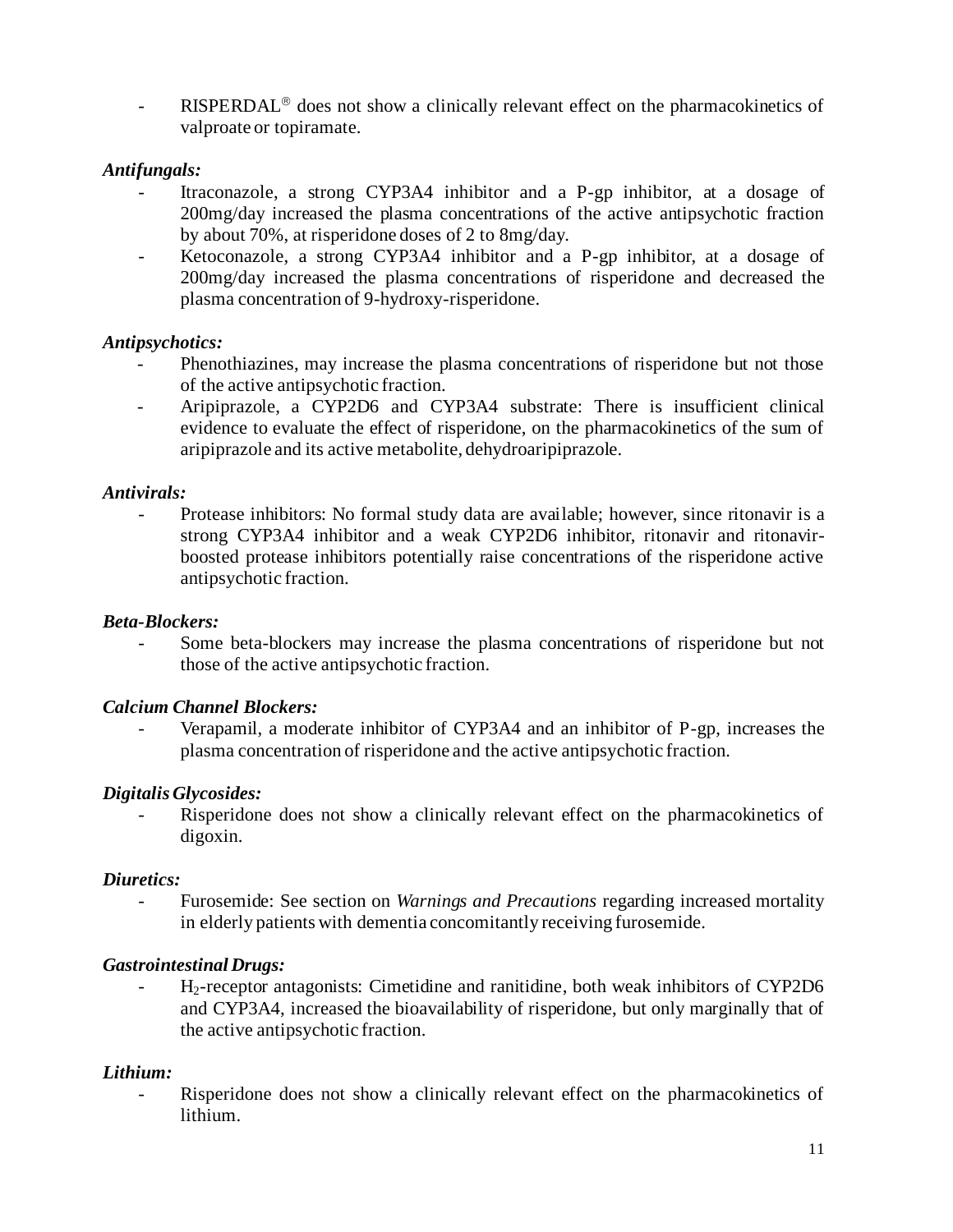#### *SSRIs and Tricyclic Antidepressants:*

- Fluoxetine, a strong CYP2D6 inhibitor, increases the plasma concentration of risperidone, but less so of the active antipsychotic fraction. Paroxetine, a strong CYP2D6 inhibitor, increases the plasma concentrations of risperidone, but, at dosages up to 20mg/day, less so of the active antipsychotic fraction. However, higher doses of paroxetine may elevate concentrations of the risperidone active antipsychotic fraction.
- Tricyclic antidepressants may increase the plasma concentrations of risperidone but not those of the active antipsychotic fraction. Amitriptyline does not affect the pharmacokinetics of risperidone or the active antipsychotic fraction.
- Sertraline, a weak inhibitor of CYP2D6, and fluvoxamine, a weak inhibitor of CYP3A4, at dosages up to 100mg/day are not associated with clinically significant changes in concentrations of the risperidone active antipsychotic fraction. However, doses higher than 100mg/day of sertraline or fluvoxamine may elevate concentrations of the risperidone active antipsychotic fraction.

# **Pregnancy and Breast-feeding Pregnancy**

The safety of risperidone for use during human pregnancy has not been established.

A retrospective observational cohort study based on a US claims database compared the risk of congenital malformations for live births among women with and without antipsychotic use during the first trimester of pregnancy. The risk of congenital malformations with risperidone, after adjusting for confounder variables available in the database, was elevated compared to no antipsychotic exposure (relative risk=1.26, 95% CI: 1.02-1.56). No biological mechanism has been identified to explain these findings and teratogenic effects have not been observed in non clinical studies. Based on the findings of this single observational study, a causal relationship between *in utero* exposure to risperidone and congenital malformations has not been established.

Although, in experimental animals, risperidone did not show direct reproductive toxicity, some indirect, prolactin- and CNS-mediated effects were observed.

Neonates exposed to antipsychotic drugs (including RISPERDAL®) during the third trimester of pregnancy are at risk for extrapyramidal and/or withdrawal symptoms that may vary in severity following delivery. These symptoms in the neonates may include agitation, hypertonia, hypotonia, tremor, somnolence, respiratory distress, or feeding disorder.

RISPERDAL<sup>®</sup> should only be used during pregnancy if the benefits outweigh the risks.

### **Breast-feeding**

In animal studies, risperidone and 9-hydroxy-risperidone are excreted in the milk. It has been demonstrated that risperidone and 9-hydroxy-risperidone are also excreted in human breast milk. Therefore, women receiving  $RISPERDAL^{\circledR}$  should not breast-feed.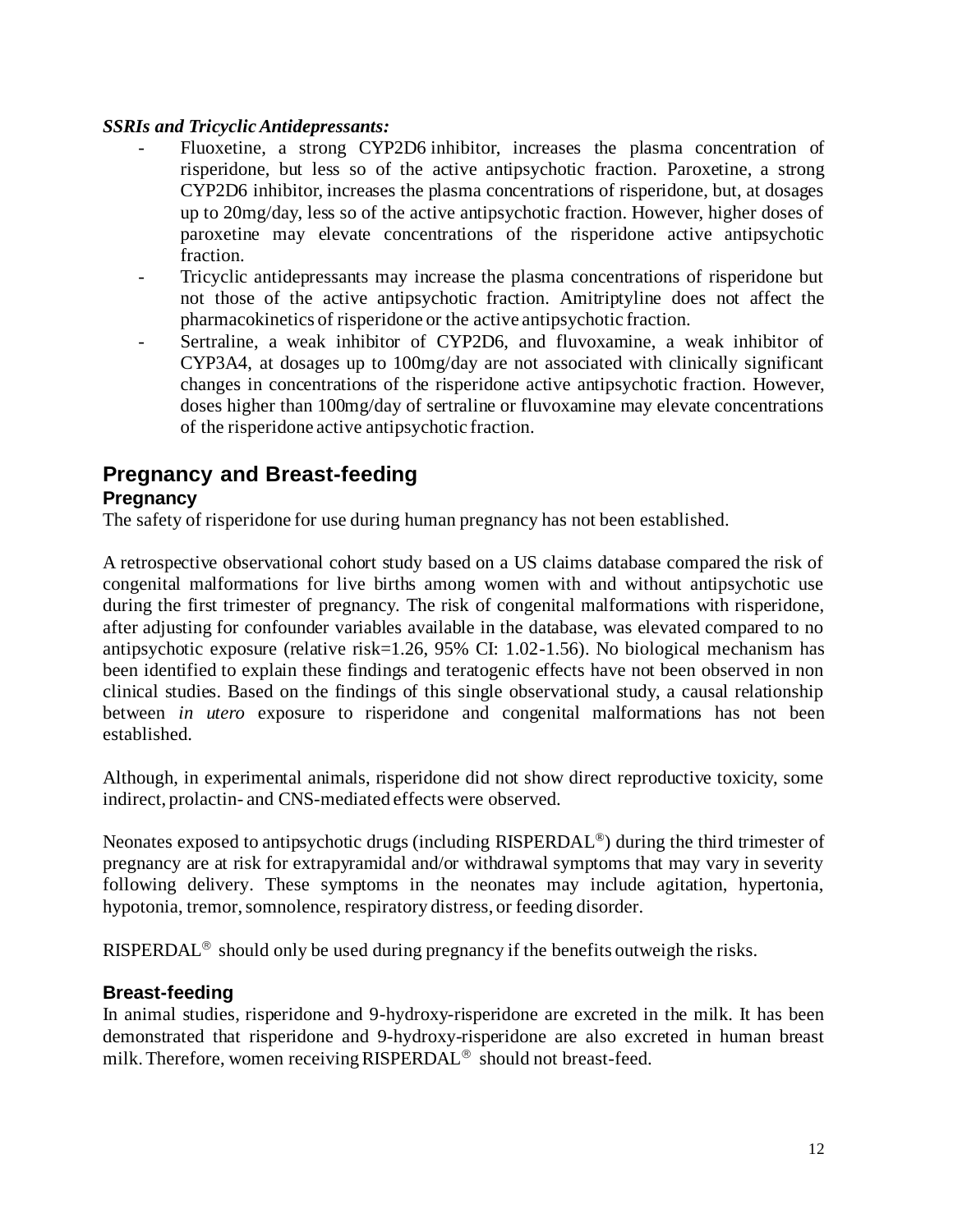# **Effects on Ability to Drive and Use Machines**

 $RISPERDAL<sup>®</sup>$  may interfere with activities requiring mental alertness. Therefore, patients should be advised not to drive or operate machinery until their individual susceptibility is known.

# **Adverse Reactions**

Throughout this section, adverse reactions are presented. Adverse reactions are adverse events that were considered to be reasonably associated with the use of risperidone based on the comprehensive assessment of the available adverse event information. A causal relationship with risperidone usually cannot be reliably established in individual cases. Further, because clinical trials are conducted under widely varying conditions, adverse reaction rates observed in the clinical trials of a drug cannot be directly compared to rates in the clinical trials of another drug and may not reflect the rates observed in clinical practice.

### **Clinical trial data**

The safety of RISPERDAL<sup>®</sup> was evaluated from a clinical trial database consisting of 9803 patients exposed to one or more doses of  $RISPERDAL^{\circledR}$  for the treatment of various psychiatric disorders in adults, elderly patients with dementia, and pediatrics. Of these 9803 patients, 2687 were patients who received RISPERDAL<sup>®</sup> while participating in double-blind, placebo-controlled trials. The conditions and duration of treatment with RISPERDAL® varied greatly and included (in overlapping categories) double-blind, fixed- and flexible-dose, placeboor active-controlled studies and open-label phases of studies, inpatients and outpatients, and short-term (up to 12 weeks) and longer-term (up to 3 years) exposures.

The majority of all adverse reactions were mild to moderate in severity.

### *Double-blind, placebo-controlled data – Adult patients*

Adverse reactions reported by  $\geq 1\%$  of RISPERDAL<sup>®</sup>-treated adult patients in nine 3- to 8week double-blind, placebo-controlled trials are shown in Table 1.

| <b>Table 1:</b> Adverse Reactions Reported by $\geq 1\%$ of RISPERDAL <sup>®</sup> -Treated Adult Patients in<br>Double-Blind Placebo-Controlled Studies |                 |                                                    |                |
|----------------------------------------------------------------------------------------------------------------------------------------------------------|-----------------|----------------------------------------------------|----------------|
|                                                                                                                                                          |                 | <b>RISPERDAL<sup>®</sup> RISPERDAL<sup>®</sup></b> | <b>PLACEBO</b> |
|                                                                                                                                                          | $\leq$ 8 mg/day | $>8-16$ mg/day                                     |                |
| <b>System/Organ Class</b>                                                                                                                                | $(N=853)$       | $(N=198)$                                          | $(N=687)$      |
| <b>Adverse Reaction</b>                                                                                                                                  | $\frac{0}{0}$   | $\frac{1}{2}$                                      | $\frac{0}{0}$  |
| <b>Infections and Infestations</b>                                                                                                                       |                 |                                                    |                |
| Nasopharyngitis                                                                                                                                          | 2.1             | 4.0                                                | 1.7            |
| Upper respiratory tract infection                                                                                                                        | 1.5             | 2.5                                                | 1.5            |
| <b>Sinusitis</b>                                                                                                                                         | 0.7             | 1.5                                                | $0.6^{\circ}$  |
| Urinary tract infection                                                                                                                                  | 0.5             | 2.5                                                | 0.1            |
| <b>Blood and Lymphatic System Disorders</b>                                                                                                              |                 |                                                    |                |
| Anemia                                                                                                                                                   | 0.1             | 1.0                                                | 0.1            |
| <b>Immune System Disorders</b>                                                                                                                           |                 |                                                    |                |
| Hypersensitivity                                                                                                                                         | 0.1             | 1.0                                                | 0.1            |
| <b>Psychiatric Disorders</b>                                                                                                                             |                 |                                                    |                |
| Insomnia                                                                                                                                                 | 16.2            | 25.3                                               | 13.2           |
| Anxiety                                                                                                                                                  | 7.7             | 11.1                                               | 4.4            |
| <b>Nervousness</b>                                                                                                                                       | 0.5             | 1.0                                                | 0.1            |
| <b>Nervous System Disorders</b>                                                                                                                          |                 |                                                    |                |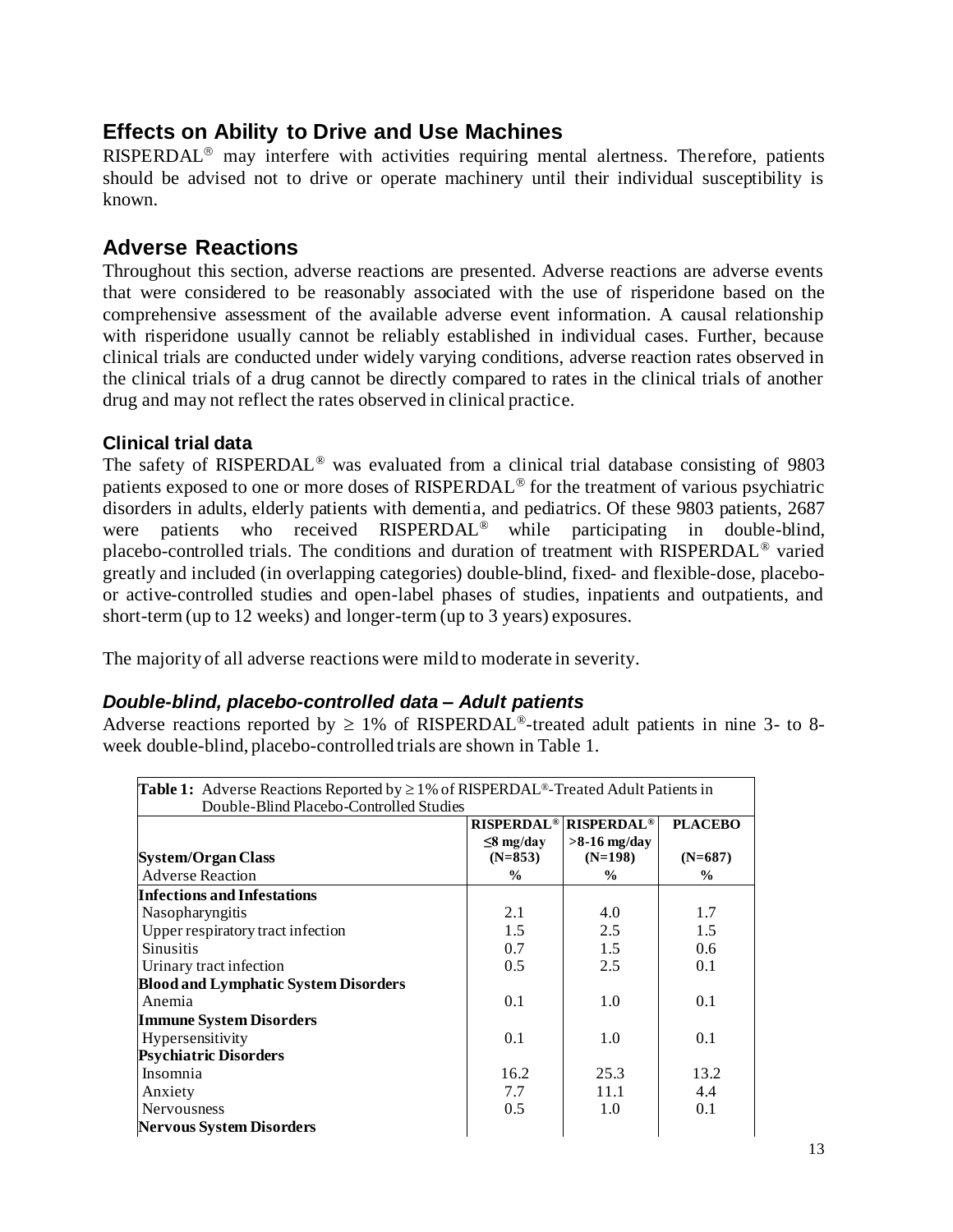| Parkinsonism*                                                           | 19.3           | 17.2           | 7.9            |
|-------------------------------------------------------------------------|----------------|----------------|----------------|
| Akathisia*                                                              | 9.8            | 10.1           | 2.7            |
| Somnolence                                                              | 6.8            | 1.5            | 2.0            |
| <b>Dizziness</b>                                                        | 6.3            | 3.5            | 3.9            |
| Sedation                                                                | 4.6            | 3.0            | 1.3            |
| Tremor*                                                                 | 4.2            | 2.5            | 2.5            |
| Dystonia*                                                               | 3.8            | 3.5            | 1.0            |
| Lethargy                                                                | 2.6            | $\overline{0}$ | 1.3            |
| Dizziness postural                                                      | 1.2            | $\mathbf{0}$   | 0.1            |
| Dyskinesia*                                                             | 1.2            | 2.0            | 0.9            |
|                                                                         | 0.4            |                |                |
| Syncope                                                                 |                | 1.0            | $\mathbf{0}$   |
| <b>Eye Disorders</b>                                                    |                |                |                |
| Vision blurred                                                          | 2.1            | 1.0            | 0.7            |
| <b>Ear and Labyrinth Disorders</b>                                      |                |                |                |
| Ear pain                                                                | 0.1            | 1.0            | 0.3            |
| <b>Cardiac Disorders</b>                                                |                |                |                |
| Tachycardia                                                             | 1.1            | 2.5            | 0.1            |
| <b>Vascular Disorders</b>                                               |                |                |                |
| Orthostatic hypotension                                                 | 1.3            | 0.5            | 0.1            |
| Hypotension                                                             | 0.2            | 1.0            | 0.3            |
| Respiratory, Thoracic and Mediastinal Disorders                         |                |                |                |
| Nasal congestion                                                        | 2.0            | 6.1            | 1.3            |
| Dyspnea                                                                 | 0.8            | 2.0            | $\overline{0}$ |
| Epistaxis                                                               | 0.5            | 1.5            | 0.1            |
| Sinus congestion                                                        | 0.5            | 1.0            | 0.6            |
| <b>Gastrointestinal Disorders</b>                                       |                |                |                |
| Nausea                                                                  | 6.4            | 4.0            | 2.6            |
| Constipation                                                            | 4.6            | 9.1            | 3.6            |
| Dyspepsia                                                               | 4.3            | 6.1            | 2.6            |
| Vomiting                                                                | 3.9            | 4.5            | 3.8            |
| Diarrhea                                                                | 2.3            | 0.5            | 1.9            |
| Salivary hypersecretion                                                 | 2.3            | 1.0            | 0.4            |
| Dry mouth                                                               | 2.1            | $\overline{0}$ | 1.0            |
| Abdominal discomfort                                                    | 1.5            | 1.0            | 0.9            |
| Abdominal pain                                                          | 1.1            | 0.5            | 0.7            |
| Stomach discomfort                                                      | 1.1            | 1.0            | 0.6            |
| Abdominal pain upper                                                    | 0.7            | 1.0            | 0.1            |
| <b>Skin and Subcutaneous Tissue Disorders</b>                           |                |                |                |
| Rash                                                                    | 0.8            | 3.5            | 0.9            |
| Dry skin                                                                | 0.5            | 2.5            | 0.3            |
| Dandruff                                                                | 0.2            | 1.0            | $\mathbf{0}$   |
| Seborrheic dermatitis                                                   | 0.2            | 1.0            | $\overline{0}$ |
| Hyperkeratosis                                                          | $\overline{0}$ | 1.0            | 0.3            |
| <b>Musculoskeletal and Connective Tissue</b>                            |                |                |                |
| <b>Disorders</b>                                                        |                |                |                |
| Back pain                                                               | 2.5            | 1.0            | 1.6            |
| Arthralgia                                                              | 1.5            | 2.5            | 0.6            |
| Pain in extremity                                                       | 1.2            | 1.0            | 2.2            |
| <b>Renal and Urinary Disorders</b>                                      |                |                |                |
|                                                                         | 0.2            | 1.0            | 0.3            |
| Urinary incontinence<br><b>Reproductive System and Breast Disorders</b> |                |                |                |
|                                                                         |                |                |                |
| Ejaculation failure<br><b>General Disorders</b>                         | 0.4            | 1.0            | $\mathbf{0}$   |
|                                                                         | 2.3            | 1.0            | 1.0            |
| Fatigue<br>Asthenia                                                     | 1.3            | 0.5            | 0.6            |
| Pyrexia                                                                 | 1.3            | 1.0            | 0.7            |
| Chest pain                                                              | 0.8            | 1.5            | 0.4            |
| <b>Investigations</b>                                                   |                |                |                |
|                                                                         |                |                |                |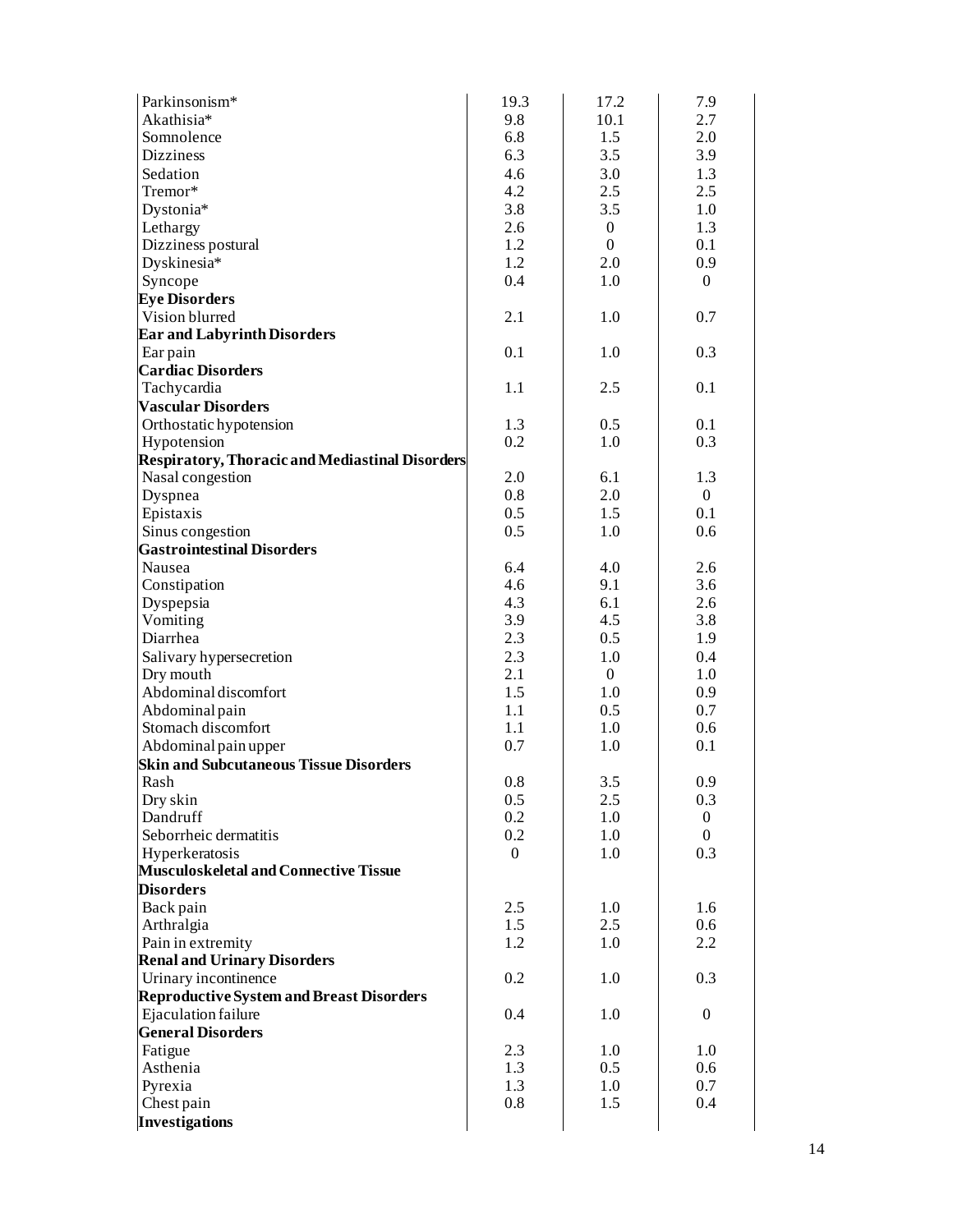| Blood creatine phosphokinase increased                                                     |  |  |  |
|--------------------------------------------------------------------------------------------|--|--|--|
| Heart rate increased                                                                       |  |  |  |
| $*$ Parkinsonism includes extranyramidal disorder, musculoskeletal stiffness. Parkinsonism |  |  |  |

Parkinsonism includes extrapyramidal disorder, musculoskeletal stiffness, Parkinsonism, cogwheel rigidity, akinesia, bradykinesia, hypokinesia, masked facies, muscle rigidity, and Parkinson's disease. Akathisia includes akathisia and restlessness. Dystonia includes dystonia, muscle spasms, muscle contractions involuntary, muscle contracture, oculogyration, tongue paralysis. Tremor includes tremor and Parkinsonian rest tremor. Dyskinesia includes dyskinesia, muscle twitching, chorea, and choreoathetosis.

# *Double-blind, Placebo-controlled data – Elderly patients with dementia*

Adverse reactions reported by  $\geq 1\%$  of RISPERDAL<sup>®</sup>-treated elderly patients with dementia in six 4- to 12-week double-blind, placebo-controlled trials are shown in Table 2. Table 2 includes only those adverse reactions that are either not listed in Table 1 or those adverse reactions that occurred at  $\geq 2$  times the frequency of the adverse reactions listed in Table 1.

| <b>Table 2:</b> Adverse Reactions Reported by $\geq 1\%$ of RISPERDAL <sup>®</sup> -Treated Elderly Patients with Dementia in |                              |                |  |  |
|-------------------------------------------------------------------------------------------------------------------------------|------------------------------|----------------|--|--|
| Double-Blind Placebo-Controlled Studies: Adverse Reactions Not Listed in Table 1 or Reported at $\geq 2$                      |                              |                |  |  |
| Times the Frequency of Adverse Reactions Listed in Table 1.                                                                   |                              |                |  |  |
|                                                                                                                               | <b>RISPERDAL<sup>®</sup></b> | <b>PLACEBO</b> |  |  |
| <b>System/Organ Class</b>                                                                                                     | $(N=1009)$                   | $(N=712)$      |  |  |
| <b>Adverse Reaction</b>                                                                                                       | $\frac{0}{0}$                | $\frac{0}{0}$  |  |  |
| <b>Infections and Infestations</b>                                                                                            |                              |                |  |  |
| Urinary tract infection                                                                                                       | 12.9                         | 10.3           |  |  |
| Pneumonia                                                                                                                     | 3.1                          | 2.4            |  |  |
| <b>Cellulitis</b>                                                                                                             | 1.1                          | 1.3            |  |  |
| <b>Metabolism and Nutrition Disorders</b>                                                                                     |                              |                |  |  |
| Decreased appetite                                                                                                            | 2.3                          | 1.4            |  |  |
| <b>Psychiatric Disorders</b>                                                                                                  |                              |                |  |  |
| Confusional state                                                                                                             | 2.7                          | 0.1            |  |  |
| <b>Nervous System Disorders</b>                                                                                               |                              |                |  |  |
| Lethargy                                                                                                                      | 7.6                          | 2.2            |  |  |
| Transient ischemic attack                                                                                                     | 1.6                          | 0.6            |  |  |
| Depressed level of consciousness                                                                                              | 1.3                          | 0.3            |  |  |
| Drooling                                                                                                                      | 1.3                          | $\overline{0}$ |  |  |
| Cerebrovascular accident                                                                                                      | 1.1                          | 0.4            |  |  |
| <b>Eye Disorders</b>                                                                                                          |                              |                |  |  |
| Conjunctivitis                                                                                                                | 2.7                          | 1.1            |  |  |
| <b>Vascular Disorders</b>                                                                                                     |                              |                |  |  |
| Hypotension                                                                                                                   | 2.2                          | 1.4            |  |  |
| <b>Respiratory, Thoracic and Mediastinal Disorders</b>                                                                        |                              |                |  |  |
| Cough                                                                                                                         | 4.6                          | 3.1            |  |  |
| Rhinorrhea                                                                                                                    | 1.5                          | 0.8            |  |  |
| <b>Gastrointestinal Disorders</b>                                                                                             |                              |                |  |  |
| Dysphagia                                                                                                                     | 1.5                          | 1.3            |  |  |
| Fecaloma                                                                                                                      | 1.1                          | 0.4            |  |  |
| <b>Skin and Subcutaneous Tissue Disorders</b>                                                                                 |                              |                |  |  |
| Erythema                                                                                                                      | 4.0                          | 4.6            |  |  |
| <b>Musculoskeletal and Connective Tissue Disorders</b>                                                                        |                              |                |  |  |
| Posture abnormal                                                                                                              | 1.8                          | 0.8            |  |  |
| Joint swelling                                                                                                                | 1.5                          | 0.3            |  |  |
| <b>General Disorders</b>                                                                                                      |                              |                |  |  |
| Edema peripheral                                                                                                              | 7.7                          | 3.9            |  |  |
| Pyrexia                                                                                                                       | 4.0                          | 1.8            |  |  |
| Gait disturbance                                                                                                              | 3.5                          | 1.5            |  |  |
| Pitting edema                                                                                                                 | 1.5                          | 0.3            |  |  |
| <b>Investigations</b>                                                                                                         |                              |                |  |  |
| Body temperature increased                                                                                                    | 2.6                          | 0.8            |  |  |

*Double-blind, placebo-controlled data – Pediatric patients*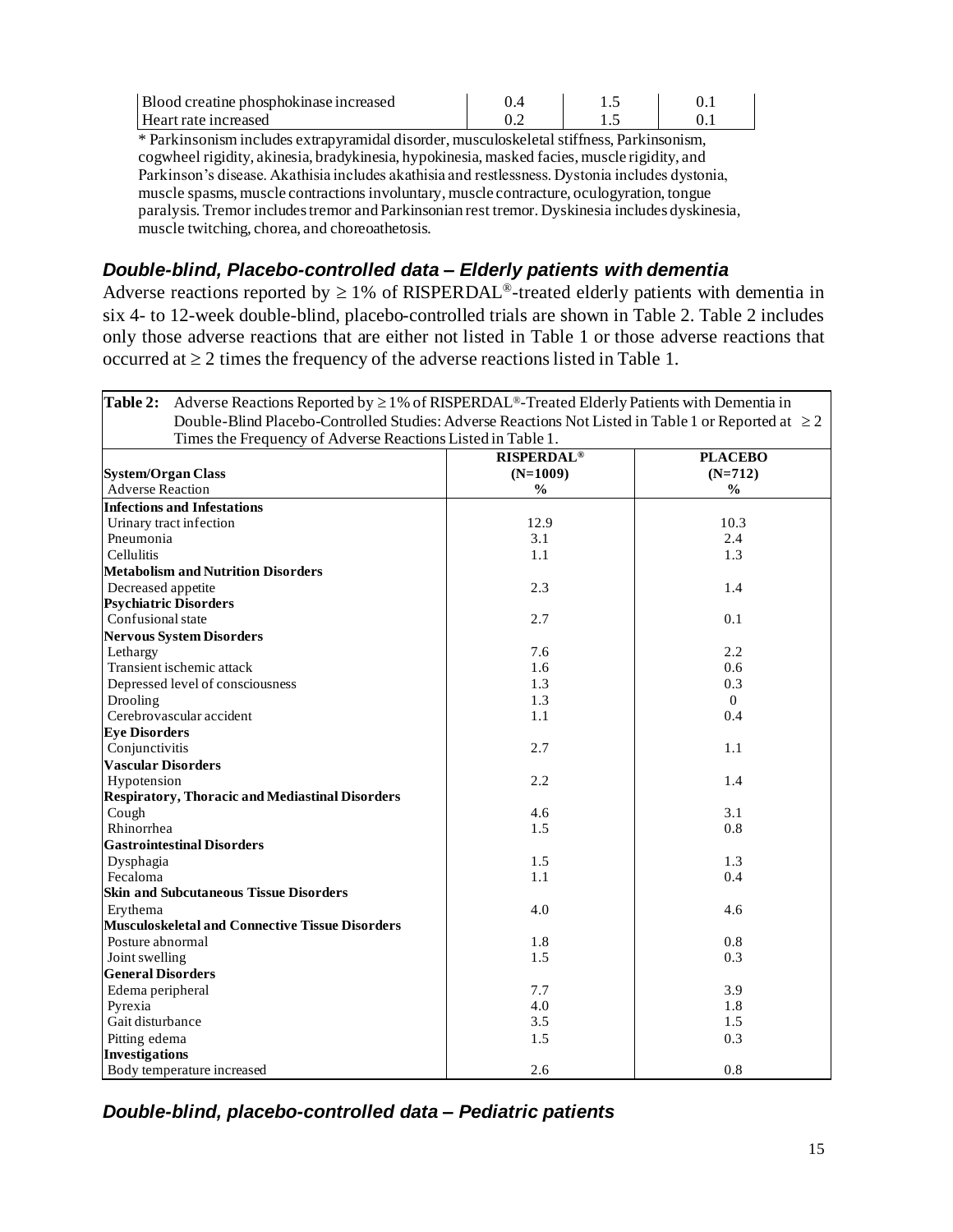Adverse reactions reported by  $\geq 1\%$  of RISPERDAL<sup>®</sup>-treated pediatric patients in eight 3- to 8week double-blind, placebo-controlled trials are shown in Table 3. Table 3 includes only those adverse reactions that are either not listed in Table 1 or those adverse reactions that occurred at  $\geq$  2 times the frequency of the adverse reactions listed in Table 1.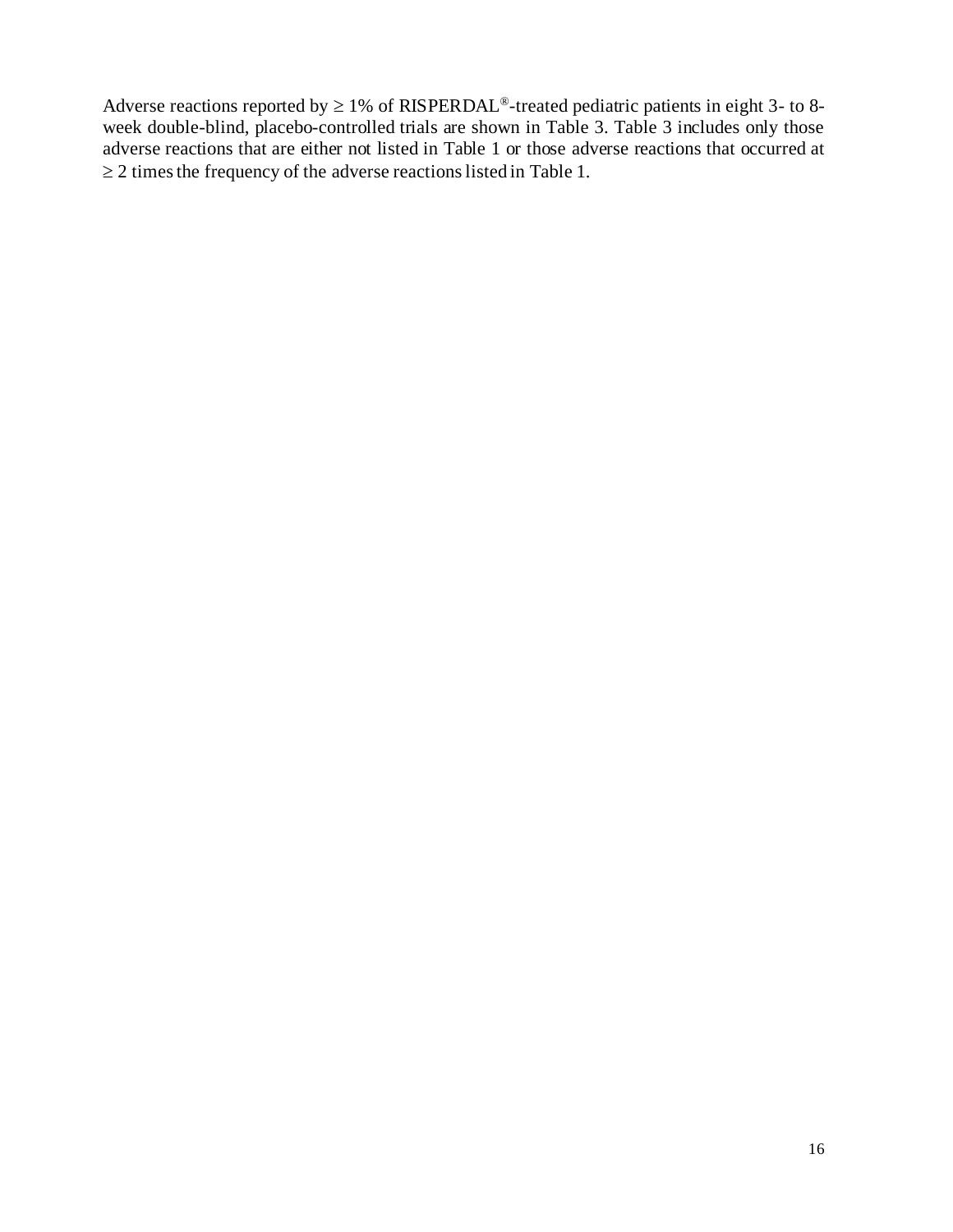| Placebo-Controlled Studies: Adverse Reactions Not Listed in Table 1 or Reported at $\geq 2$ Times the<br>Frequency of Adverse Reactions Listed in Table 1. |                               |                            |                  |
|------------------------------------------------------------------------------------------------------------------------------------------------------------|-------------------------------|----------------------------|------------------|
|                                                                                                                                                            | <b>RISPERDAL<sup>®</sup>S</b> | RISPERDAL <sup>®</sup> >3- | <b>PLACEBO</b>   |
|                                                                                                                                                            | mg/day                        | 6 mg/day                   |                  |
| <b>System/Organ Class</b>                                                                                                                                  | $(N=344)$                     | $(N=95)$                   | $(N=349)$        |
| <b>Adverse Reaction</b>                                                                                                                                    | $\frac{0}{0}$                 | $\frac{0}{0}$              | $\frac{0}{0}$    |
| <b>Infections and Infestations</b>                                                                                                                         |                               |                            |                  |
| Upper respiratory tract infection                                                                                                                          | 5.2                           | 2.1                        | 3.4              |
| Rhinitis                                                                                                                                                   | 3.5                           | 1.1                        | 3.2              |
| Influenza                                                                                                                                                  | 1.7                           | $\boldsymbol{0}$           | 1.7              |
| <b>Metabolism and Nutrition Disorders</b>                                                                                                                  |                               |                            |                  |
| Increased appetite                                                                                                                                         | 17.2                          | 3.2                        | 7.2              |
| <b>Psychiatric Disorders</b>                                                                                                                               |                               |                            |                  |
| Middle insomnia                                                                                                                                            | 1.7                           | $\boldsymbol{0}$           | 0.9              |
| Listless                                                                                                                                                   | 0.9                           | 1.1                        | $\Omega$         |
| <b>Nervous System Disorders</b>                                                                                                                            |                               |                            |                  |
| Somnolence                                                                                                                                                 | 26.5                          | 15.8                       | 7.7              |
| Headache                                                                                                                                                   | 22.4                          | 21.1                       | 14.9             |
| Sedation                                                                                                                                                   | 20.1                          | 14.7                       | 4.0              |
| <b>Dizziness</b>                                                                                                                                           | 8.1                           | 13.7                       | 2.3              |
| Tremor                                                                                                                                                     | 6.1                           | 8.4                        | 1.1              |
| Drooling                                                                                                                                                   | 4.9                           | 2.1                        | 1.1              |
| Dysarthria                                                                                                                                                 | 1.5                           | 1.1                        | $\Omega$         |
| Disturbance in attention                                                                                                                                   | 0.9                           | 1.1                        | 0.6              |
| <b>Balance</b> disorder                                                                                                                                    | 0.9                           | 1.1                        | $\Omega$         |
| Hypersomnia                                                                                                                                                | 0.6                           | 1.1                        | 0.9              |
| <b>Cardiac Disorders</b>                                                                                                                                   |                               |                            |                  |
| Palpitations                                                                                                                                               | 0.6                           | 2.1                        | $\boldsymbol{0}$ |
| <b>Respiratory, Thoracic and Mediastinal Disorders</b>                                                                                                     |                               |                            |                  |
| Cough                                                                                                                                                      | 8.7                           | 3.2                        | 6.6              |
| Rhinorrhea                                                                                                                                                 | 4.9                           | 2.1                        | 3.4              |
| Epistaxis                                                                                                                                                  | 3.8                           | 4.2                        | 1.7              |
| Pharyngolaryngeal pain                                                                                                                                     | 3.8                           | 2.1                        | 1.7              |
| Pulmonary congestion                                                                                                                                       | 0.3                           | 1.1                        | 0.3              |
| <b>Gastrointestinal Disorders</b>                                                                                                                          |                               |                            |                  |
| Vomiting                                                                                                                                                   | 13.7                          | 8.4                        | 9.2              |
| Abdominal pain upper                                                                                                                                       | 8.4                           | 6.3                        | 4.6              |
| Diarrhea                                                                                                                                                   | 6.7                           | 2.1                        | 6.0              |
| Salivary hypersecretion                                                                                                                                    | 3.5                           | 6.3                        | 0.9              |
| Stomach discomfort                                                                                                                                         | 2.9                           | $\boldsymbol{0}$           | 1.4              |
| Abdominal pain                                                                                                                                             | 2.3                           | 2.1                        | 0.6              |
| <b>Skin and Subcutaneous Tissue Disorders</b>                                                                                                              |                               |                            |                  |
| Pruritus                                                                                                                                                   | 1.2                           | $\boldsymbol{0}$           | $\boldsymbol{0}$ |
| Acne                                                                                                                                                       | 0.9                           | 1.1                        | $\overline{0}$   |
| <b>Musculoskeletal and Connective Tissue</b>                                                                                                               |                               |                            |                  |
| <b>Disorders</b>                                                                                                                                           |                               |                            |                  |
| Myalgia                                                                                                                                                    | 1.2                           | 1.1                        | 0.9              |
| Neck pain                                                                                                                                                  | 0.3                           | 1.1                        | 0.3              |
| <b>Renal and Urinary Disorders</b>                                                                                                                         |                               |                            |                  |
| Enuresis                                                                                                                                                   | 6.4                           | 1.1                        | 5.2              |
| Urinary incontinence                                                                                                                                       | 2.0                           | $\mathbf{0}$               | 1.4              |
| Pollakiuria                                                                                                                                                | 1.5                           | 1.1                        | 0.3              |
| <b>Reproductive System and Breast Disorders</b>                                                                                                            |                               |                            |                  |
| Galactorrhea                                                                                                                                               | 0.6                           | 2.1                        | $\boldsymbol{0}$ |
| <b>General Disorders</b>                                                                                                                                   |                               |                            |                  |
| Fatigue                                                                                                                                                    | 19.2                          | 18.9                       | 4.9              |
| Pyrexia                                                                                                                                                    | 8.4                           | 3.2                        | 6.3              |

**Table 3:** Adverse Reactions Reported by  $\geq 1\%$  of RISPERDAL<sup>®</sup>-Treated Pediatric Patients in Double-Blind Placebo-Controlled Studies: Adverse Reactions Not Listed in Table 1 or Reported at  $\geq$  2 Times the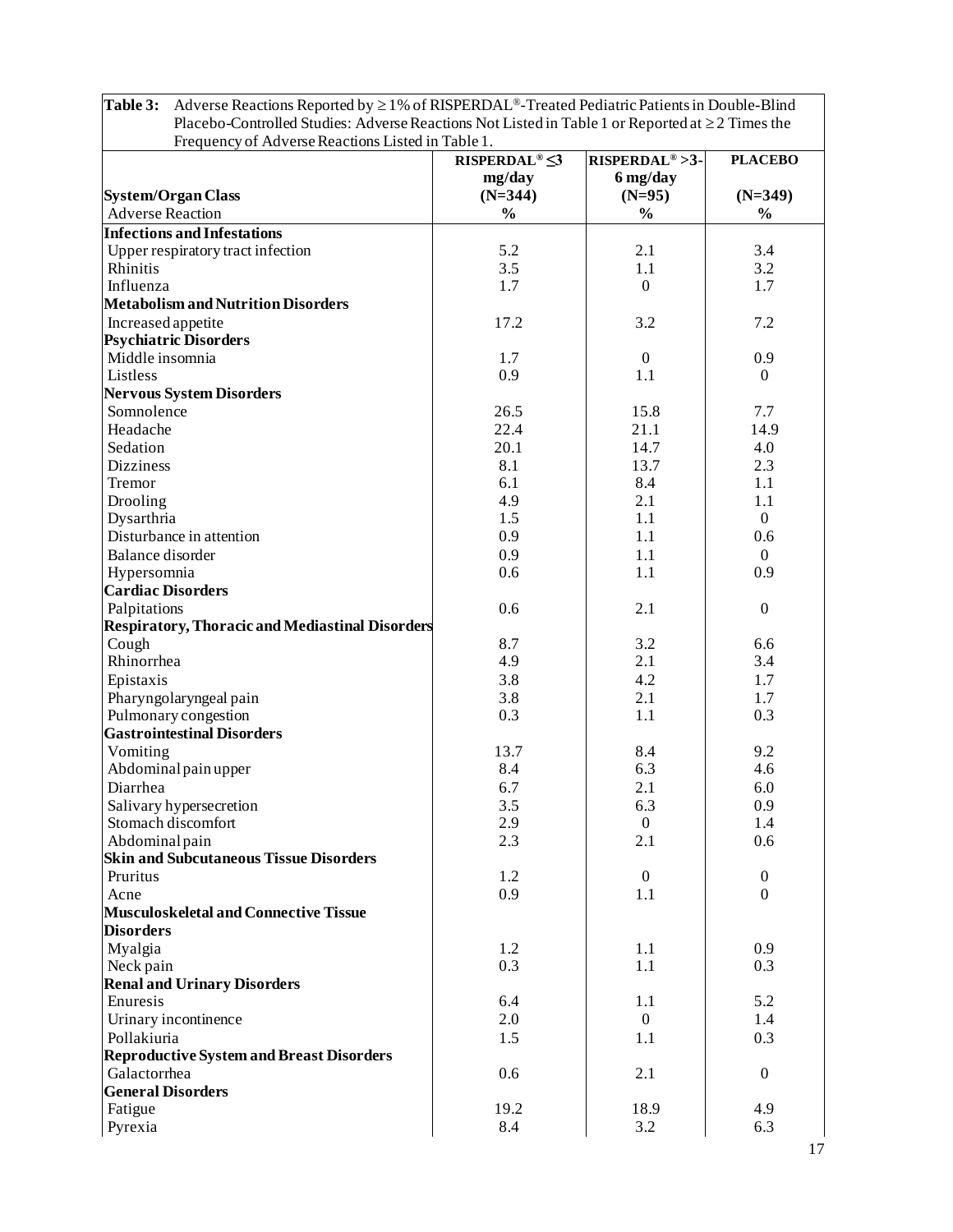| Feeling abnormal          | 1.2 |     |     |
|---------------------------|-----|-----|-----|
| Sluggishness              | 0.9 |     |     |
| <b>Chest discomfort</b>   | 0.3 | I.I |     |
| <b>Investigations</b>     |     |     |     |
| Weight increased          | 4.9 | 2.1 | 0.9 |
| Blood prolactin increased | 3.8 |     | 0.3 |

#### *Other clinical trial data*

Paliperidone is the active metabolite of risperidone, therefore the adverse reaction profiles of these compounds (including both the oral and injectable formulations) are relevant to one another. Hence, a comprehensive listing of adverse reactions across paliperidone and risperidone products provides relevant safety information for these related products. Adverse reactions detected for one formulation of risperidone or paliperidone were considered as relevant safety information for the other formulation of the same compound unless the adverse reaction was unique to either the formulation or the route of administration. Adverse reactions for one compound that were not listed for the other compound were also added to the label for the other compound unless no meaningful new safety information could be derived from the additional adverse reactions (i.e. the term was vague or the medical concept was already found in the current label). All adverse reactions and their frequencies of occurrence in patients on RISPERDAL® are reflected in the Adverse Reactions tables below.

#### **Table 4**: **Additional Adverse Reactions Reported with Risperidone and/or Paliperidone by ≥1% of RISPERDAL®-treated Subjects<sup>1</sup> (The Terms within each System Organ Class are Sorted Alphabetically)**

| <b>System/Organ Class</b>                                                                                                     |
|-------------------------------------------------------------------------------------------------------------------------------|
| <b>Adverse Reaction</b>                                                                                                       |
| <b>Psychiatric disorders</b>                                                                                                  |
| Agitation, Insomnia*                                                                                                          |
| Nervous system disorders<br>Akathisia*, Dyskinesia*, Dystonia*, Parkinsonism*                                                 |
| Vascular disorders<br>Hypertension                                                                                            |
| Musculoskeletal and connective tissue disorders<br>Musculoskeletal pain                                                       |
| General disorders and administration site conditions<br>Gait abnormal, Edema*, Pain                                           |
| Injury, poisoning and procedural complications<br>Fall                                                                        |
| Insomnia includes: initial insomnia, middle insomnia; Akathisia includes: hyperkinesia, restless legs syndrome,<br>∗          |
| restlessness; Dyskinesia includes: athetosis, chorea, choreoathetosis, movement disorder, muscle twitching, myoclonus;        |
| Dystonia includes: blepharospasm, cervical spasm, emprosthotonus, facial spasm, hypertonia, laryngospasm, muscle              |
| contractions involuntary, myotonia, oculogyration, opisthotonus, oropharyngeal spasm, pleurothotonus, risus sardonicus,       |
| tetany, tongue paralysis, tongue spasm, torticollis, trismus: <b>Parkinsonism includes</b> : akinesia, bradykinesia, cogwheel |

stiffness; **Edema includes:** generalized edema, edema peripheral, pitting edema. <sup>1</sup>Frequencies calculated based on a pooled dataset of the 23 double-blind, placebo-controlled pivotal studies- 9 in adults, 6 in elderly patients with dementia, and 8 in pediatric patients

rigidity, drooling, extrapyramidal symptoms, glabellar reflex abnormal, muscle rigidity, muscle tightness, musculoskeletal

Adverse reactions reported with risperidone and/or paliperidone by  $\langle 1\% \rangle$  of RISPERDAL<sup>®</sup>treated subjects in a pooled dataset of 23 double-blind, placebo-controlled pivotal studies (9 in adults, 6 in elderly patients with dementia, and 8 in pediatric patients) are shown in Table 5.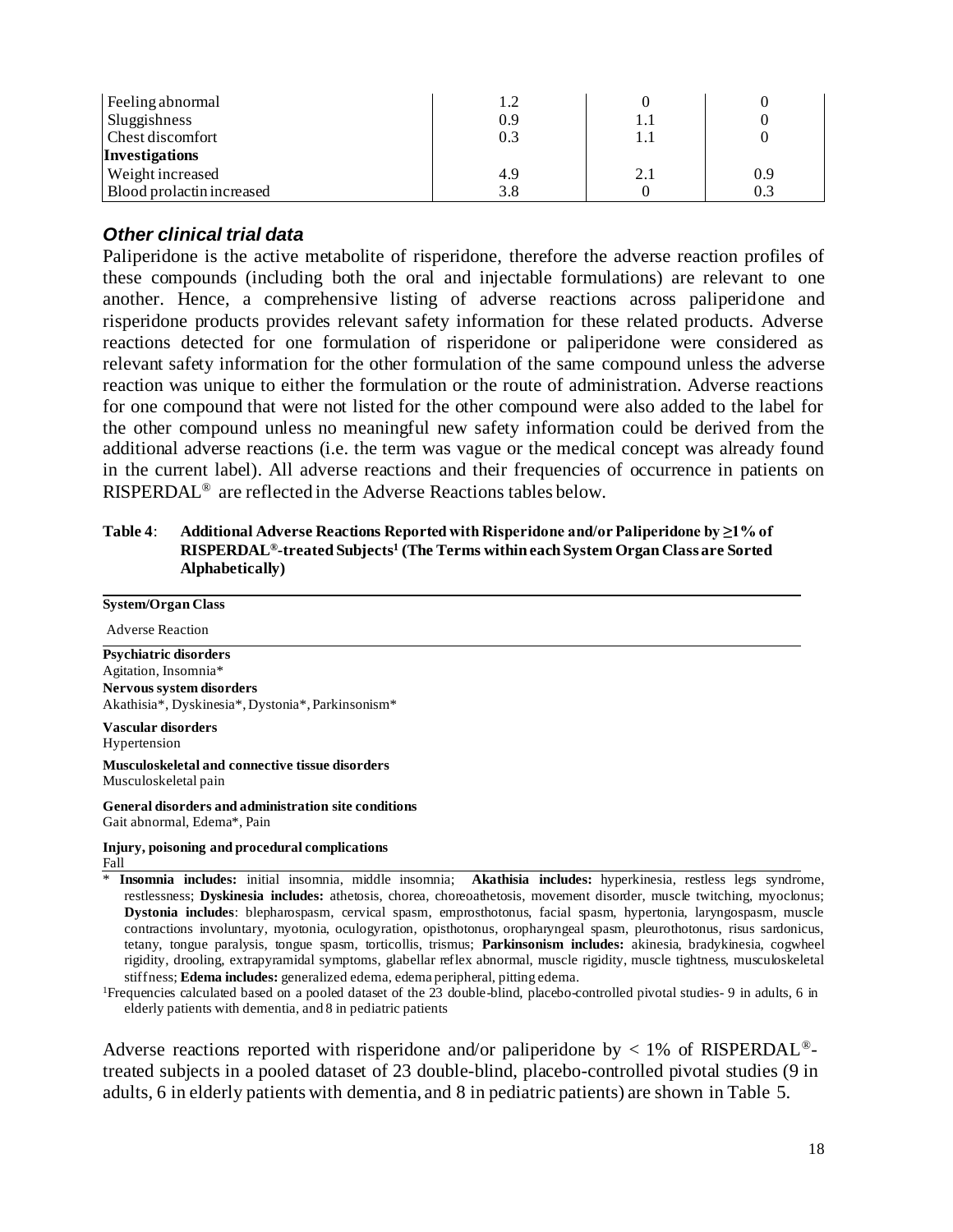#### **Table 5: Additional Adverse Reactions Reported with Risperidone and/or Paliperidone by < 1% of RISPERDAL®-treated Subjects<sup>1</sup> (The Terms within each System Organ Class are Sorted Alphabetically).**

#### **System/Organ Class**

Adverse Reaction

**Infections and infestations** Acarodermatitis, Bronchitis, Cystitis, Ear infection, Eye infection, Infection, Localized infection, Onychomycosis, Respiratory tract infection, Tonsillitis, Viral infection **Blood and lymphatic system disorders** Eosinophil count increased, Hematocrit decreased, Neutropenia, White blood cell count decreased **Endocrine disorders** Glucose urine present, Hyperprolactinemia **Metabolism and nutrition disorders** Anorexia, Blood cholesterol increased, Blood triglycerides increased, Hyperglycemia, Polydipsia, Weight decreased **Psychiatric disorders** Blunted affect, Depression, Libido decreased, Nightmare, Sleep disorder **Nervous system disorders** Cerebrovascular disorder, Convulsion\*, Coordination abnormal, Diabetic coma, Hypoesthesia, Loss of consciousness, Paresthesia, Psychomotor hyperactivity, Tardive dyskinesia, Unresponsive to stimuli **Eye disorders** Dry eye, Eye rolling, Eyelid margin crusting, Glaucoma, Lacrimation increased, Ocular hyperemia **Ear and labyrinth disorders** Tinnitus, Vertigo **Cardiac disorders** Atrioventricular block, Bradycardia, Conduction disorder, Electrocardiogram abnormal, Electrocardiogram QT prolonged, Sinus arrhythmia **Vascular disorders** Flushing **Respiratory, thoracic and mediastinal disorders** Dysphonia, Hyperventilation, Pneumonia aspiration, Rales, Respiratory disorder, Respiratory tract congestion, Wheezing **Gastrointestinal disorders** Cheilitis, Fecal incontinence, Flatulence, Gastroenteritis, Swollen tongue, Toothache **Hepatobiliary disorders** Gamma-glutamyltransferase increased, Hepatic enzyme increased, Transaminases increased

#### **Skin and subcutaneous tissue disorders**

Eczema, Skin discoloration, Skin disorder, Skin lesion

#### **Musculoskeletal and connective tissue disorders**

Joint stiffness, Muscular weakness, Rhabdomyolysis

#### **Renal and urinary disorders**

Dysuria

#### **Reproductive system and breast disorders**

Amenorrhea, Breast discharge, Ejaculation disorder, Erectile dysfunction, Gynecomastia, Menstrual disorder\*, Sexual dysfunction, Vaginal discharge

#### **General disorders and administration site conditions**

Body temperature decreased, Chills, Discomfort, Drug withdrawal syndrome, Face edema, Malaise, Peripheral coldness, Thirst

#### **Injury, poisoning and procedural complications**

Procedural pain

**\*Convulsion includes:** Grand mal convulsion; **Menstrual disorder includes:** Menstruation irregular, Oligomenorrhea

<sup>1</sup>Frequencies calculated based on a pooled dataset of the 23 double-blind, placebo-controlled pivotal studies- 9 in adults, 6 in elderly patients with dementia, and 8 in pediatric patients.

Adverse reactions reported with risperidone and/or paliperidone in other clinical trials but not reported by RISPERDAL®-treated subjects in a pooled dataset of 23 double-blind, placebocontrolled pivotal studies are shown in Table 6.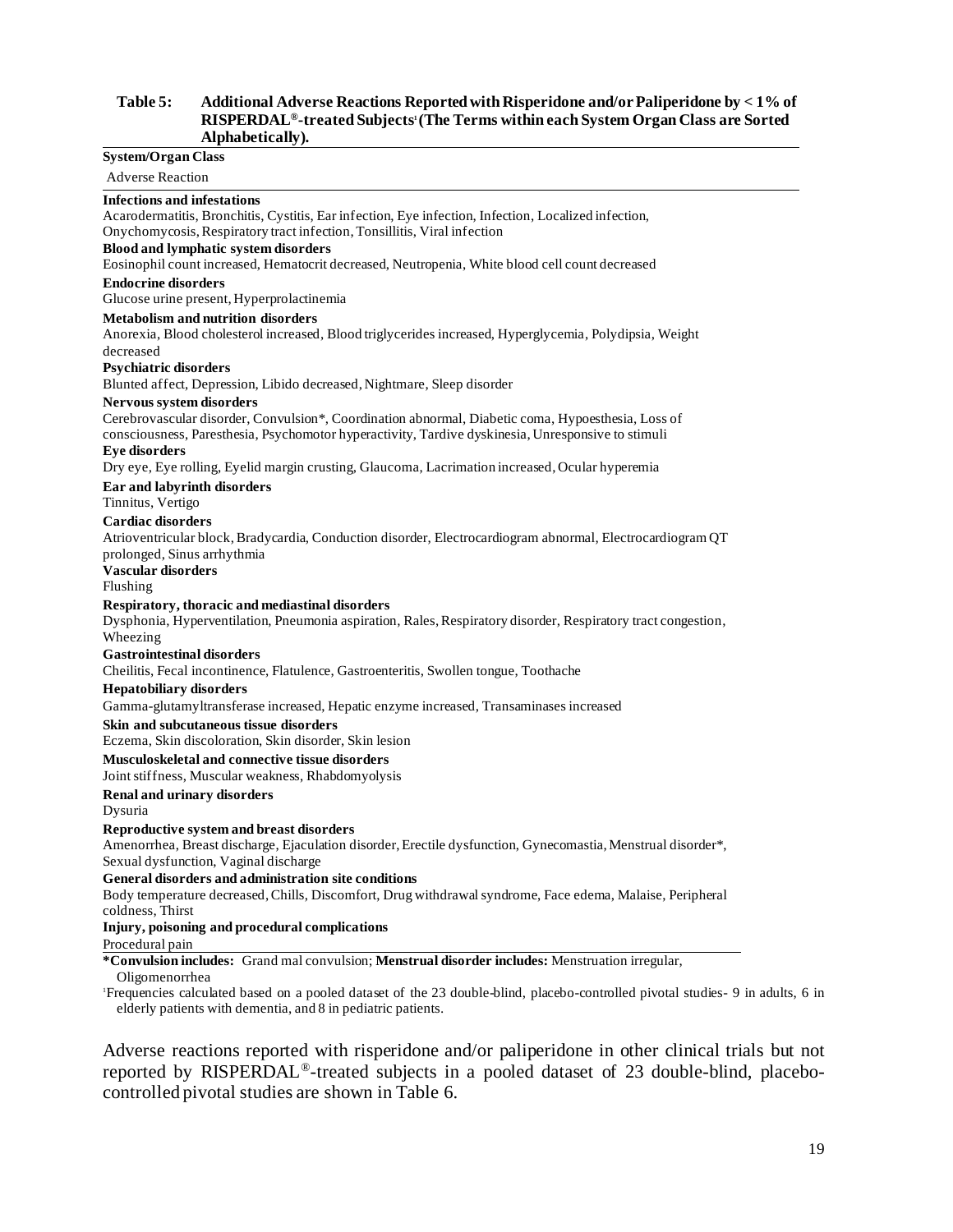#### **Table 6: Additional Adverse Reactions Reported with Risperidone and/or Paliperidone in Other Clinical Trials but Not Reported by RISPERDAL®-treated Subjects in Trials Listed in Tables 4 and 5 <sup>1</sup>(The Terms within each System Organ Class are Sorted Alphabetically)**

| System/Organ Class                                                                                                                 |
|------------------------------------------------------------------------------------------------------------------------------------|
| <b>Adverse Reaction</b>                                                                                                            |
| Immune system disorders<br>Anaphylactic reaction                                                                                   |
| Metabolism and nutrition disorders<br>Hyperinsulinemia                                                                             |
| Psychiatric disorders<br>Anorgasmia                                                                                                |
| Nervous system disorders<br>Head titubation, Neuroleptic malignant syndrome                                                        |
| Eye disorders<br>Eye movement disorder, Photophobia                                                                                |
| Cardiac disorders<br>Postural orthostatic tachycardia syndrome                                                                     |
| <b>Gastrointestinal disorders</b><br>Intestinal obstruction                                                                        |
| Skin and subcutaneous tissue disorders<br>Drug eruption, Urticaria                                                                 |
| <b>Reproductive system and breast disorders</b><br>Breast discomfort, Breast engorgement, Breast enlargement, Menstruation delayed |
| <b>General disorders and administration site conditions</b><br>Induration                                                          |
| $\Gamma$ compariso of odvarce mastices listed in Tobles 4 and 5 years solvulated from the 22 double blind, pleashed controlled p   |

<sup>1</sup>Frequencies of adverse reactions listed in Tables 4 and 5 were calculated from the 23 double-blind, placebo-controlled pivotal studies- 9 in adults, 6 in elderly patients with dementia, and 8 in pediatric patients. The adverse reactions listed in the table above were not observed in these studies, but were observed in other, nonpivotal clinical studies with RISPERDAL® or in clinical studies with another risperidone- or paliperidone-containing product.

#### **Postmarketing Data**

Adverse events first identified as adverse reactions during postmarketing experience with risperidone and/or paliperidone are included in Table 7. In the table, the frequencies are provided according to the following convention:

| Very common | $\geq$ 1/10                                    |
|-------------|------------------------------------------------|
| Common      | $\geq$ 1/100 to <1/10                          |
| Uncommon    | $\geq$ 1/1000 to <1/100                        |
| Rare        | $\geq$ 1/10000 to <1/1000                      |
| Very rare   | $\langle 1/10000$ , including isolated reports |
| Unknown     | Cannot be estimated from the available data    |

In Table 7, adverse reactions are presented by frequency category based on spontaneous reporting rates.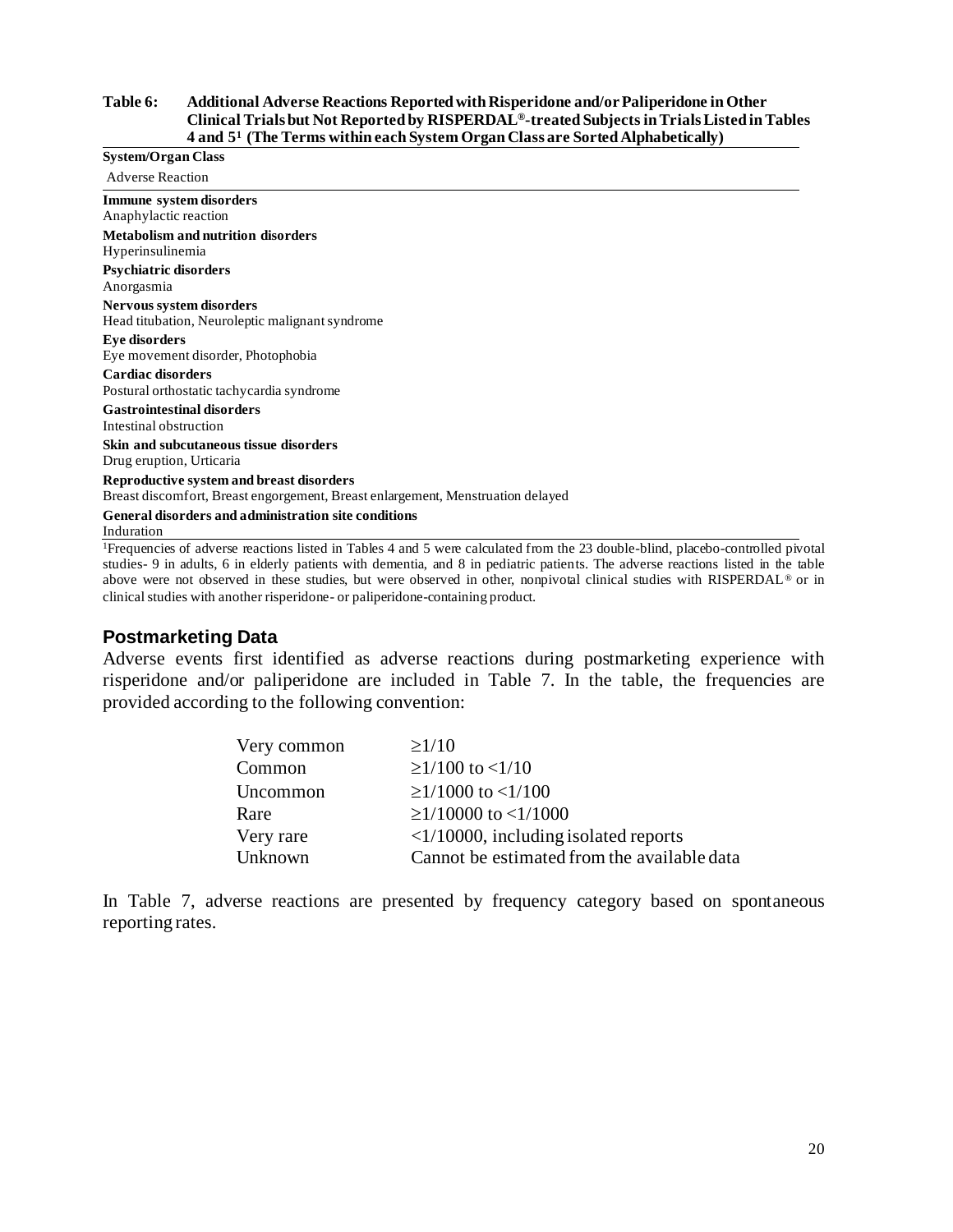|                                    | Table 7: Adverse Reactions Identified During Postmarketing Experience with<br>Risperidone and/or Paliperidone. (The Frequency Is Based on Spontaneous |
|------------------------------------|-------------------------------------------------------------------------------------------------------------------------------------------------------|
|                                    | <b>Reporting Rates with Risperidone.)</b>                                                                                                             |
|                                    | <b>Blood and Lymphatic Disorders</b>                                                                                                                  |
| Very rare                          | Agranulocytosis, Thrombocytopenia                                                                                                                     |
| <b>Endocrine Disorders</b>         |                                                                                                                                                       |
| Very rare                          | Inappropriate antidiuretic hormone secretion                                                                                                          |
|                                    | <b>Metabolism and Nutrition Disorders</b>                                                                                                             |
| Very rare                          | Diabetes mellitus, Diabetic ketoacidosis, Hypoglycemia, Water intoxication                                                                            |
| <b>Psychiatric Disorders</b>       |                                                                                                                                                       |
| Very rare                          | Catatonia, Mania, Somnambulism, Sleep-related eating disorder                                                                                         |
| <b>Nervous System Disorders</b>    |                                                                                                                                                       |
| Very rare                          | Dysgeusia                                                                                                                                             |
| <b>Eye Disorders</b>               |                                                                                                                                                       |
| Very rare                          | Floppy iris syndrome (intraoperative)                                                                                                                 |
| <b>Cardiac Disorders</b>           |                                                                                                                                                       |
| Very rare                          | Atrial fibrillation                                                                                                                                   |
| <b>Vascular Disorders</b>          |                                                                                                                                                       |
| Very rare                          | Deep vein thrombosis, Pulmonary embolism                                                                                                              |
|                                    | <b>Respiratory, Thoracic, and Mediastinal Disorders</b>                                                                                               |
| Very rare                          | Sleep apnea syndrome                                                                                                                                  |
| <b>Gastrointestinal Disorders</b>  |                                                                                                                                                       |
| Very rare                          | Pancreatitis, Ileus                                                                                                                                   |
| <b>Hepatobiliary Disorders</b>     |                                                                                                                                                       |
| Very rare                          | Jaundice                                                                                                                                              |
|                                    | <b>Skin and Subcutaneous Tissue Disorders</b>                                                                                                         |
| Very rare                          | Alopecia, Angioedema, Stevens-Johnson syndrome/Toxic epidermal                                                                                        |
|                                    | necrolysis                                                                                                                                            |
| <b>Renal and Urinary Disorders</b> |                                                                                                                                                       |
| Very rare                          | Urinary retention                                                                                                                                     |
|                                    | <b>Pregnancy, Puerperium and Perinatal Conditions</b>                                                                                                 |
| Very rare                          | Drug withdrawal syndrome neonatal                                                                                                                     |
|                                    | <b>Reproductive System and Breast Disorders</b>                                                                                                       |
| Very rare                          | Priapism                                                                                                                                              |
| <b>General Disorders</b>           |                                                                                                                                                       |
| Very rare                          | Hypothermia                                                                                                                                           |

# **Overdose Symptoms and signs**

In general, reported signs and symptoms have been those resulting from an exaggeration of the drug's known pharmacological effects. These include drowsiness and sedation, tachycardia and hypotension, and extrapyramidal symptoms. In overdose, QT-prolongation and convulsions have been reported. Torsade de pointes has been reported in association with combined overdose of oral RISPERDAL® and paroxetine.

In case of acute overdosage, the possibility of multiple drug involvement should be considered.

# **Treatment**

Establish and maintain a clear airway and ensure adequate oxygenation and ventilation. Administration of activated charcoal together with a laxative should be considered. The possibility of obtundation, seizures, or dystonic reaction of the head and neck following overdose may create a risk of aspiration with induced emesis. Cardiovascular monitoring should commence immediately and should include continuous electrocardiographic monitoring to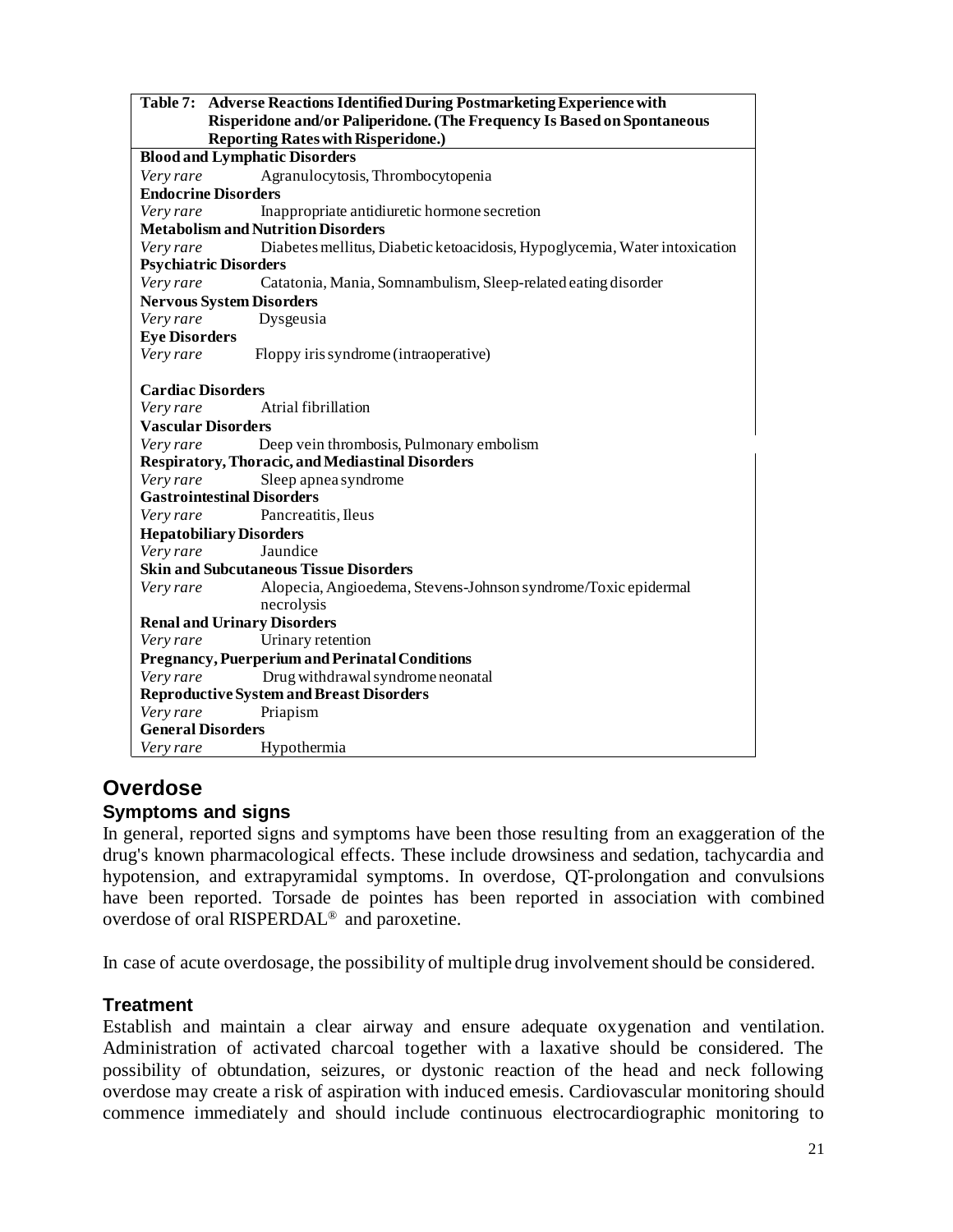detect possible arrhythmias. If antiarrhythmic therapy is administered, disopyramide, procainamide, and quinidine carry a theoretical hazard of QT-prolonging effects that might be additive to those of risperidone. Similarly, it is reasonable to expect that the alpha-blocking properties of bretylium might be additive to those of risperidone, resulting in problematic hypotension.

There is no specific antidote to  $RISPERDAL<sup>®</sup>$ . Therefore, appropriate supportive measures should be instituted. Hypotension and circulatory collapse should be treated with appropriate measures such as intravenous fluids and/or sympathomimetic agents. In case of severe extrapyramidal symptoms, anticholinergic medication should be administered. Close medical supervision and monitoring should continue until the patient recovers.

# **PHARMACOLOGICAL PROPERTIES Pharmacodynamic Properties**

Pharmacotherapeutic group: Other antipsychotics, ATC code: N05AX08

# **Mechanism of action**

Risperidone is a selective monoaminergic antagonist with unique properties. It has a high affinity for serotoninergic  $5-HT_2$  and dopaminergic  $D_2$  receptors. Risperidone binds also to alpha<sub>1</sub>-adrenergic receptors, and, with lower affinity, to  $H_1$ -histaminergic and alpha<sub>2</sub>-adrenergic receptors. Risperidone has no affinity for cholinergic receptors. Although risperidone is a potent  $D_2$  antagonist, which is considered to improve the positive symptoms of schizophrenia, it causes less depression of motor activity and induction of catalepsy than classical neuroleptics. Balanced central serotonin and dopamine antagonism may reduce extrapyramidal side effect liability and extend the therapeutic activity to the negative and affective symptoms of schizophrenia.

# **Pharmacokinetic Properties**

RISPERDAL<sup>®</sup> oral solution is bio-equivalent to RISPERDAL<sup>®</sup> oral tablets.

### **Absorption**

Risperidone is completely absorbed after oral administration, reaching peak plasma concentrations within 1 to 2 hours. The absorption is not affected by food and thus risperidone can be given with or without meals.

### **Distribution**

Risperidone is rapidly distributed. The volume of distribution is 1-2 l/kg. In plasma, risperidone is bound to albumin and alpha<sub>1</sub>-acid glycoprotein. The plasma protein binding of risperidone is 88%, that of 9-hydroxy-risperidone is 77%.

One week after administration, 70% of the dose is excreted in the urine and 14% in the feces. In urine, risperidone plus 9-hydroxy-risperidone represent 35-45% of the dose. The remainder is inactive metabolites.

### **Metabolism**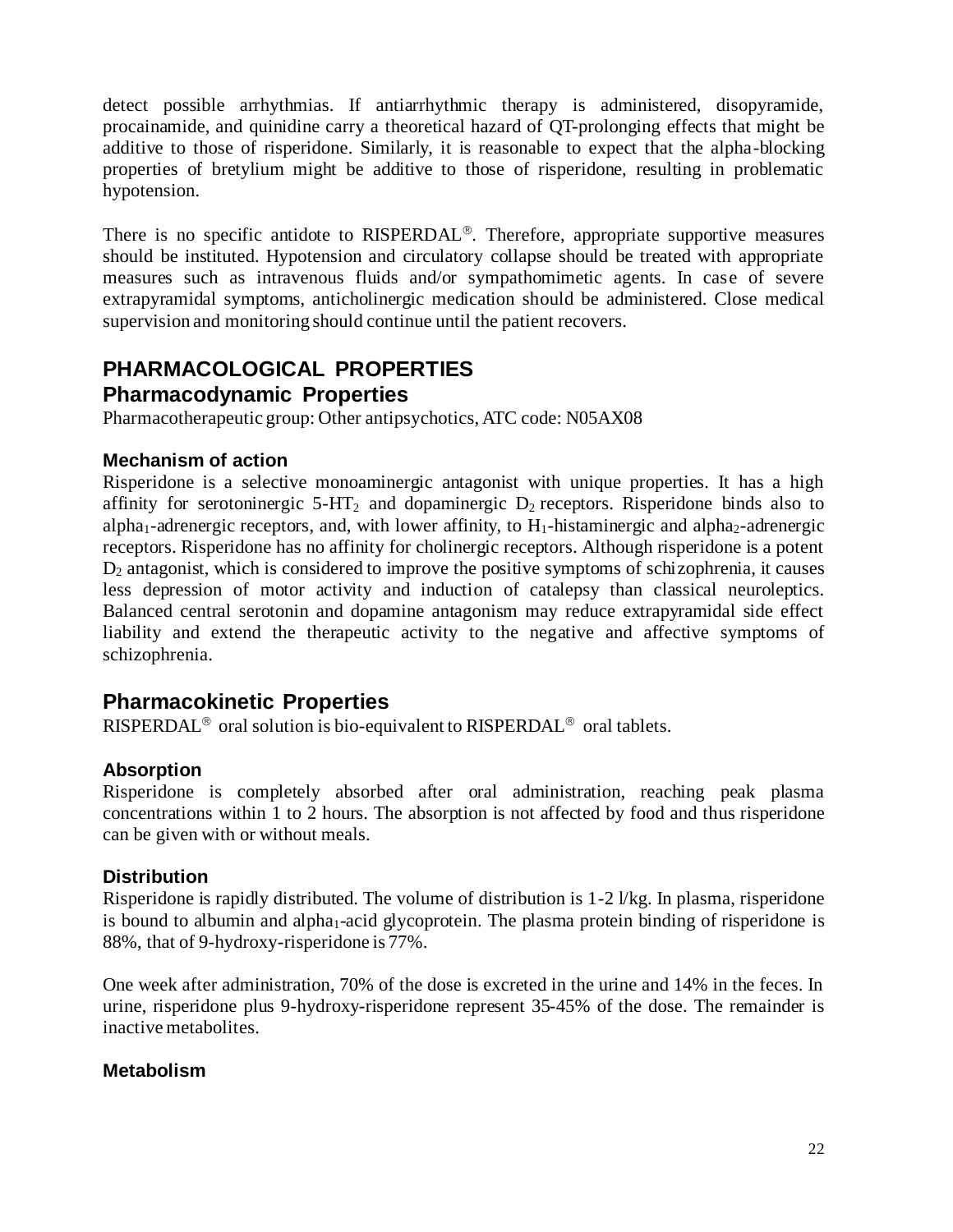Risperidone is metabolized by CYP2D6 to 9-hydroxy-risperidone, which has a similar pharmacological activity as risperidone. Risperidone plus 9-hydroxy-risperidone form the active antipsychotic fraction. Another metabolic pathway of risperidone is N-dealkylation.

# **Elimination**

After oral administration to psychotic patients, risperidone is eliminated with a half-life of about 3 hours. The elimination half-life of 9-hydroxy-risperidone and of the active antipsychotic fraction is 24 hours.

# **Dose proportionality**

Steady-state of risperidone is reached within 1 day in most patients. Steady-state of 9-hydroxyrisperidone is reached within 4-5 days of dosing. Risperidone plasma concentrations are dose-proportional within the therapeutic dose-range.

#### **Special populations** *Pediatrics*

The pharmacokinetics of risperidone, 9-hydroxy-risperidone and the active antipsychotic fraction in children are similar to those in adults.

# *Renal and hepatic impairment*

A single-dose study showed higher active plasma concentrations and a reduced clearance of the active antipsychotic fraction by 30% in the elderly and 60% in patients with renal insufficiency. Risperidone plasma concentrations were normal in patients with liver insufficiency, but the mean free fraction of risperidone in plasma was increased by about 35%.

# **NON-CLINICAL INFORMATION**

In (sub)chronic toxicity studies, in which dosing was started in sexually immature rats and dogs, dose-dependent effects were present in male and female genital tract and mammary gland. These effects were related to the increased serum prolactin levels, resulting from the dopamine D2-receptor blocking activity of risperidone. In a toxicity study with juvenile rats, increased pup mortality and a delay in physical development was observed. In a 40-week study with juvenile dogs, sexual maturation was delayed. Long bone growth was not affected at a dose similar to the maximum human dose in adolescents (6 mg/day); effects were observed at a dose 4-fold (on an AUC basis) or 7-fold (on a mg/m<sup>2</sup> basis) the maximum human dose in adolescents.

All other safety data relevant to the prescriber have been included in the appropriate section.

**PHARMACEUTICAL INFORMATION List of Excipients Film-coated tablets:** *Tablet core* Lactose monohydrate Maize starch

Microcrystalline cellulose Hypromellose 2910 15 mPa.s Magnesium stearate Colloidal anhydrous silica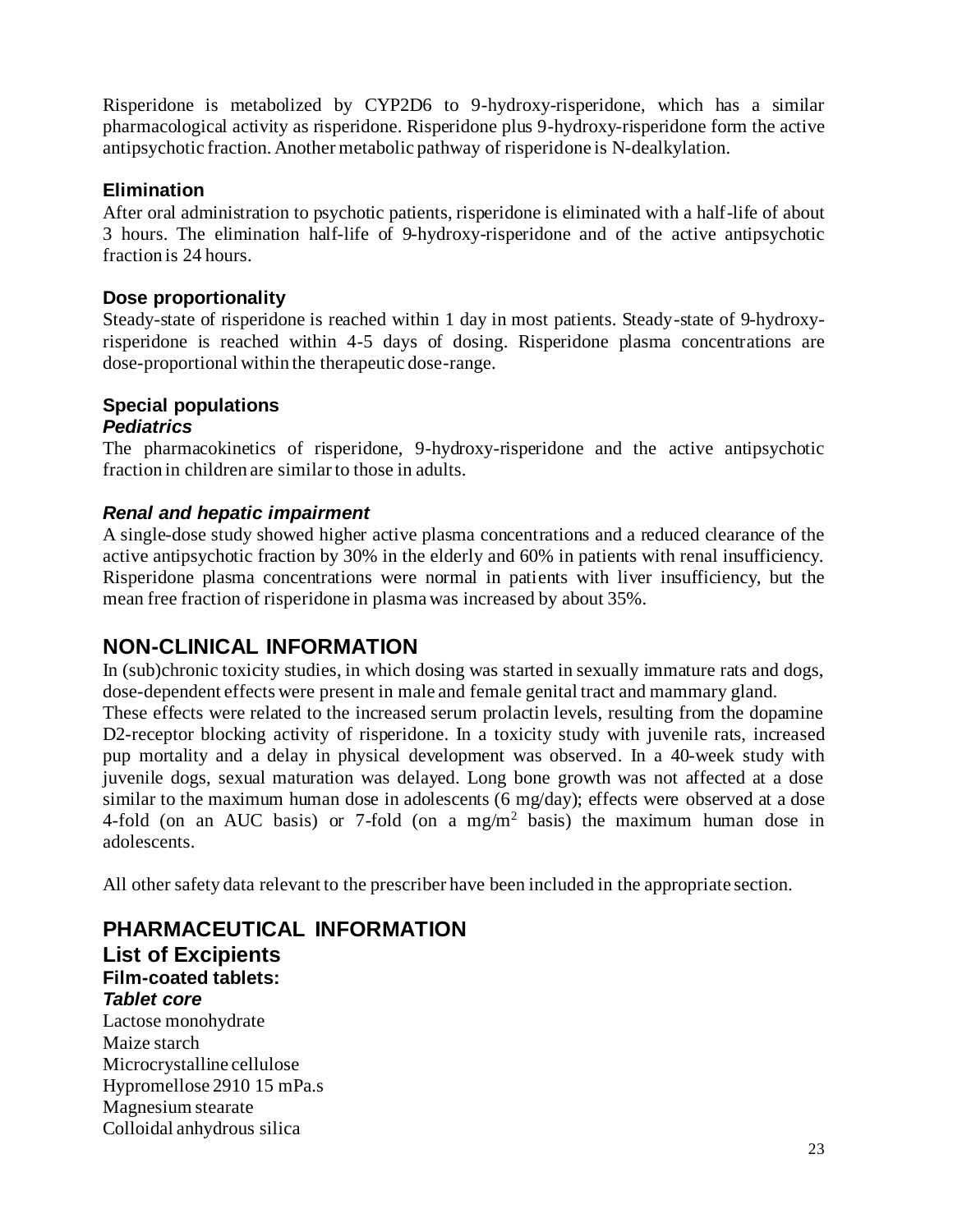#### Sodium lauryl sulfate

# *Film-coating*

Hypromellose 2910 5 mPa.s Propylene glycol Titanium dioxide (a)  $Talc<sup>(a)</sup>$ Orange yellow S aluminum lake (a)

# **Oral solution:**

Tartaric acid Benzoic acid Sodium hydroxide Purified water

\_\_\_\_\_\_\_\_\_\_\_\_\_\_\_\_\_\_\_\_\_\_\_\_\_\_\_\_\_\_\_\_\_\_\_\_\_\_\_  $\overline{(a)$ Only in 2 mg oral tablets.

# **Incompatibilities**

 $RISPERDAL<sup>®</sup>$  tablets: none. RISPERDAL<sup>®</sup> oral solution: incompatible with tea.

# **Shelf Life**

Refer to expiry date on the Outer Carton

RISPERDAL® Oral Solution: *Opened container – 3 months for all climatic zones when protected from freezing.*

# **Storage Conditions**

RISPERDAL<sup>®</sup> oral tablets should be stored between 15 $\degree$ C and 30 $\degree$ C. RISPERDAL<sup>®</sup> oral solution should be stored between  $15^{\circ}$ C and  $30^{\circ}$ C and should be protected from freezing.

Keep out of reach of children.

# **Nature and Contents of Container**

# **Oral tablets:**

PVC-PE-PVDC/Al blister consisting of aluminum foil 20 Tm with a 6  $g/m^2$  heat-seal coating and a trilayer foil PVC 200 Tm, LDPE 25 Tm, PVCD 90 g/m<sup>2</sup>.

RISPERDAL<sup>®</sup> 1 and 2 mg tablets are individually packaged in a blister card containing 10 tablets. Blisters are packed in a cardboard box (2 or 6 blisters per box).

# **Oral solution:**

RISPERDAL<sup>®</sup> Oral Solution is provided in 30 ml and 100 ml amber glass bottles with plastic child resistant closures.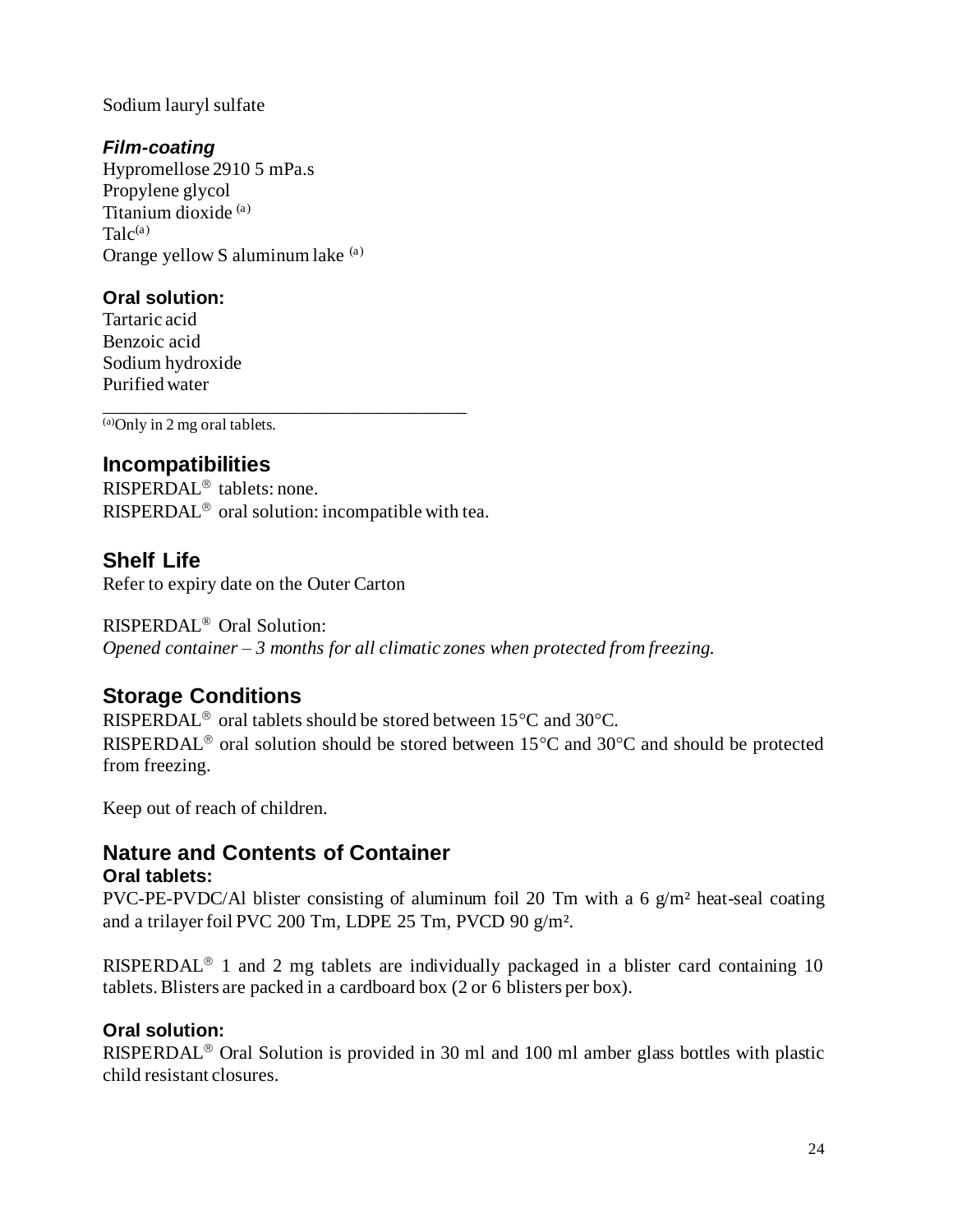The pipette supplied with the 30 ml and 100 ml bottle is calibrated in milligrams and milliliters with a minimum volume of 0.25 ml and a maximum volume of 3 ml. Calibration marks every 0.25 ml up to 3 ml are printed on this pipette.

# **Instructions for Use/Handling** Dispensing Diagram **Oral Solution**  Fig. 1: The bottle comes with a child-resistant cap, and should be opened as follows: − Push the plastic screw cap down while turning it counter clockwise. − Remove the unscrewed cap. Fig. 2: Insert the pipette into the bottle. Fig 3: While holding the bottom ring, pull the top ring up to the mark that corresponds to the number of milliliters or milligrams you need to give. Fig. 4: Holding the bottom ring, remove the entire pipette from the bottle. Empty the pipette into any non-alcoholic drink, except for

tea, by sliding the upper ring down. Close the bottle. Rinse the pipette with some

# **PRODUCT REGISTRANT**

Johnson & Johnson Pte Ltd 2 Science Park Drive

water.